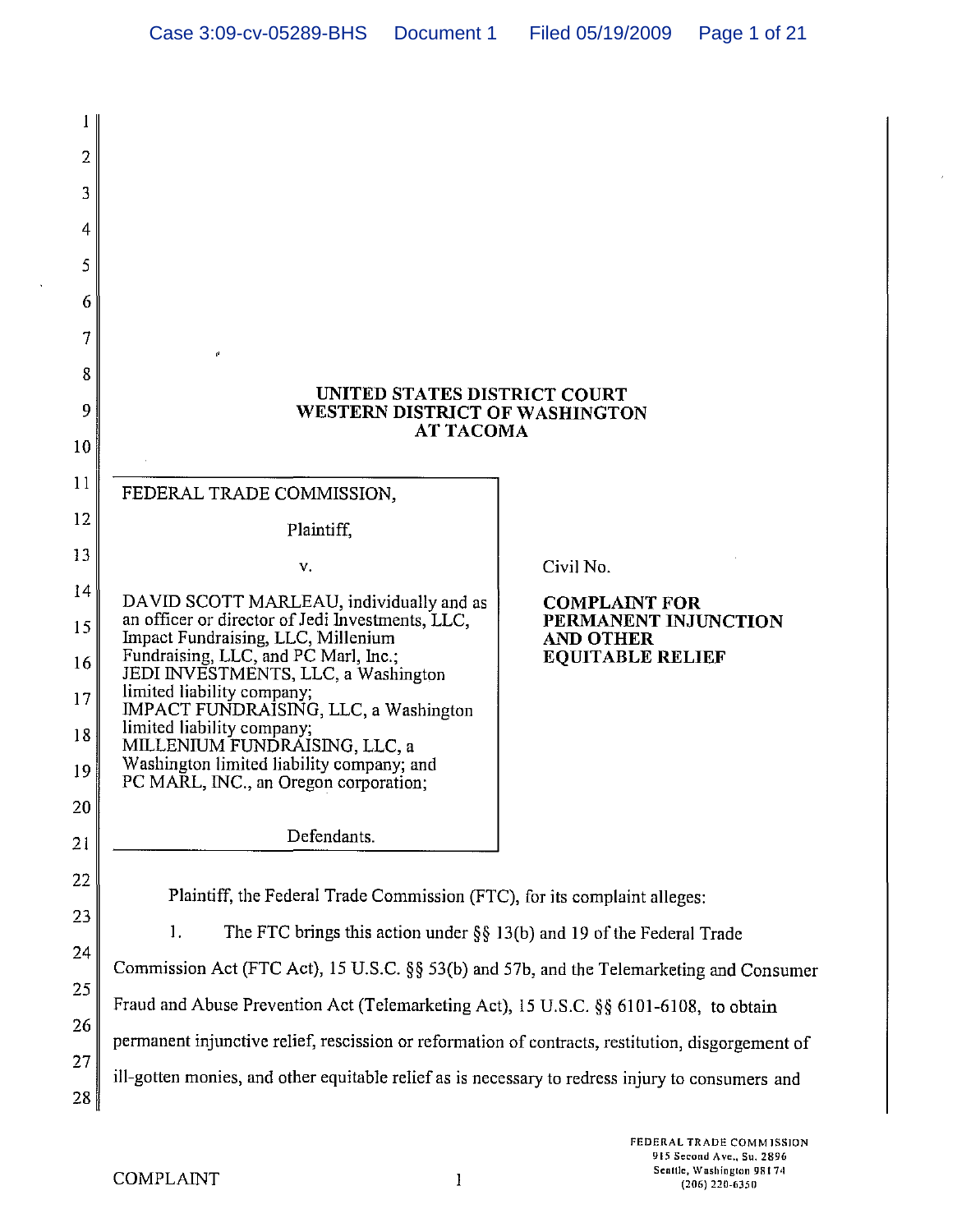$1 \parallel$  the public interest resulting from defendants' violations of Section 5(a) of the FTC Act, 15 2 U.S.C. § 45(a), and in violation of the FTC's Telemarketing Sales Rule (TSR), 16 C.F.R. Part  $3$  310.

#### 4 **JURISDICTION AND VENUE**

5 2. This Court has subject matter jurisdiction pursuant to 28 U.S.C. §§ 1331, 1337(a), 6 and 1345, and 15 U.S.C. §§ 45(a), 53(b), 57b, 6102(c), and 6105(b).

7  $\parallel$  3. Venue is proper in this District under 28 U.S.C. § 1391(b) and (c), and 15 U.S.C.  $8 \parallel \S 53(b)$ .

#### 9 PLAINTIFF

10 4. Plaintiff FTC is an independent agency of the United States Government created II by statute. 15 U.S.C. §§ 41-58. The FTC is charged, *inter alia,* with enforcement of Section 12  $\parallel$  5(a) of the FTC Act, 15 U.S.C. § 45(a), which prohibits unfair and deceptive acts or practices in 13 or affecting commerce. The FTC also is charged with enforcement of the Telemarketing Act, 15 14 U.S.C. §§ 6101-6108. Pursuant to the Telemarketing Act, the FTC promulgated and enforces 15 the TSR, 16 C.F.R. Part 310, which prohibits deceptive and abusive telemarketing acts or  $16$  practices. The FTC is authorized to initiate federal district court proceedings, by its own 17 dittorneys, to enjoin violations of the FTC Act and the TSR, and to secure such equitable relief as 18 may be appropriate in each case, including restitution and disgorgement. 15 U.S.C. §§ 53 (b), 19  $\parallel$  57b, 6102(c), and 6105(b).

#### 20 DEFENDANTS

21 5. David Scott Marleau is the president, an officer, or a member of Jedi Investments, 22 LLC, Impact Fundraising, LLC, Millenium Fundraising, LLC, and PC Marl, Inc. In connection  $23$  with the matters alleged herein, he has transacted business in this District. At all times material 24 to this Complaint, acting alone or in concert with others, he has formulated, directed, controlled,  $25$  or participated in the acts and practices of defendants Jedi Investments, LLC, Impact 26 Fundraising, LLC, Millenium Fundraising, LLC, and PC Marl, Inc., including the acts and 27 practices set forth in this Complaint.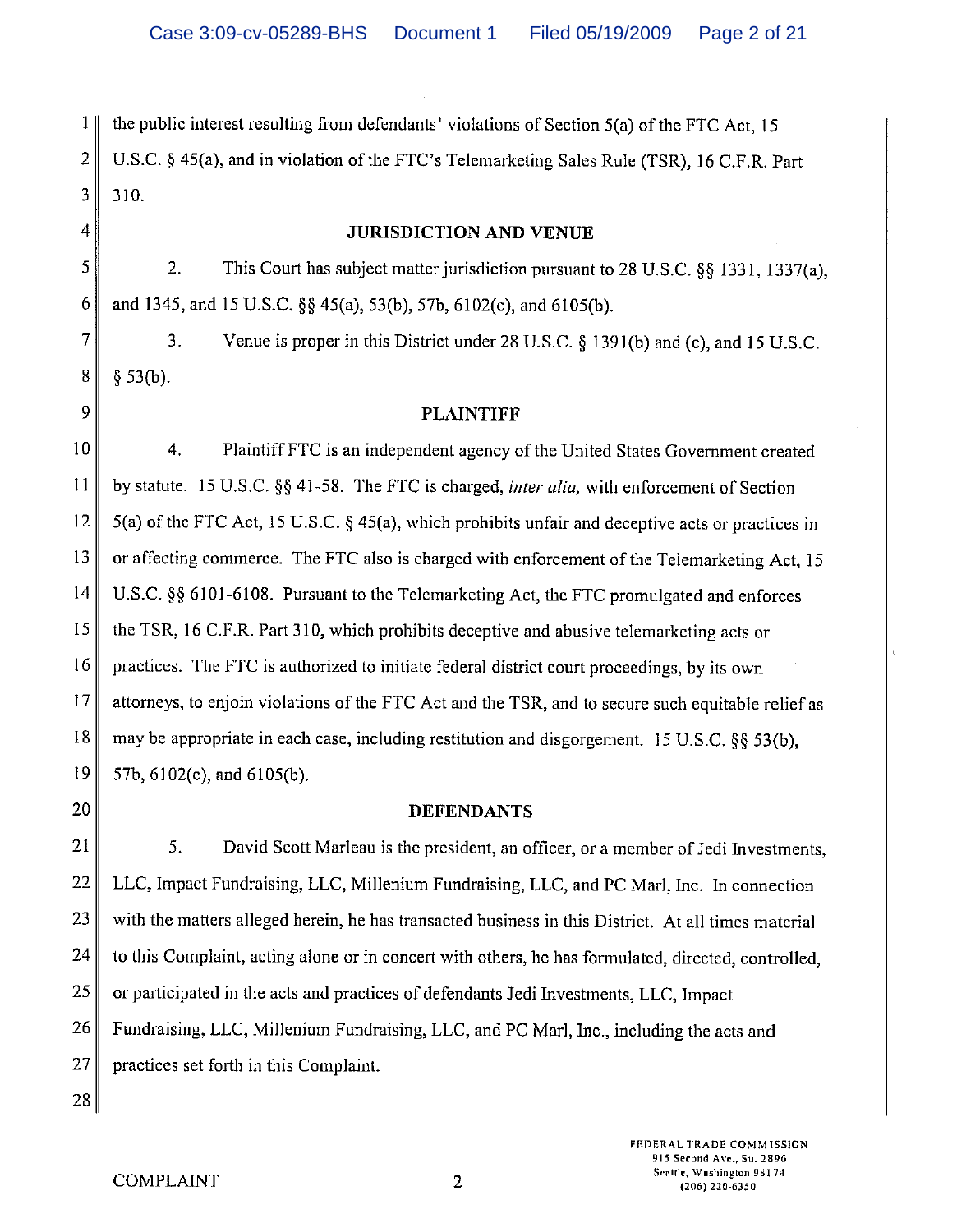1 6. Acting through corporate defendants as weIl as two entities that have been 2 administratively dissolved and consequently are not named as defendants herein, Elite Sponsors, 3 LLC, and Imperial Fundraising, LLC, Defendant Marleau engaged in paid telemarketing  $4 \parallel$  activities on behalf of the purported nonprofits known as the "Coalition of Police and Sheriffs, 5 Inc." ("COPS") and "American Veterans Relief Foundation" ("AVRF"), both of Santa Ana, 6 California.

 $7$  7. Jedi Investments, LLC, has been a Washington limited liability company since its 8 creation on March 12, 2006. Its principal business location is at 1300 Esther Street, Vancouver, 9 Washington. Owned and managed by defendant Marleau, Jedi Investments, LLC, is owner, part  $10$  owner, or member of some of the other telemarketing entities named as defendants herein, **11** including Impact Fundraising, LLC, and Millenium Fundraising, LLC. As such, Jedi 12 Investments, LLC, is one of the entities through which Defendant Marleau has controIled the 13 other telemarketing entities. Jedi Investments, LLC, has conducted business in this District and 14 elsewhere throughout the United States.

15 8. Impact Fundraising, LLC, has been a Washington limited liability company since 16 its creation on June 26, 2006. Its principal business location is at 1300 Esther Street, Vancouver, 17 Washington. Controlled by defendant Marleau, Impact Fundraising, LLC, has engaged in paid 18 telemarketing activities on behalf of the purported nonprofit known as the "Disabled Firefighters 19 Fund" ("DFF") of Santa Ana, California. Impact Fundraising, LLC, has conducted business in  $20$  this District and elsewhere throughout the United States.

21 9. Millenium Fundraising, LLC, has been a Washington limited liability company 22 since its creation on July 28, 2006. Its principal business location is at 1300 Esther Street, 23 Vancouver, Washington. Controlled by defendant Marleau, Millenium Fundraising, LLC, has 24 engaged in paid telemarketing activities on behalf of the purported nonprofits known as the 25 | "Cancer Assistance Network" d/b/a "Childrens Cancer Assistance Network" of Cathedral City, 26 California, and the Caring For Our Children Foundation of Everett, Washington. Millenium 27 Fundraising, LLC, has conducted business in this District and elsewhere throughout the United  $28$  States.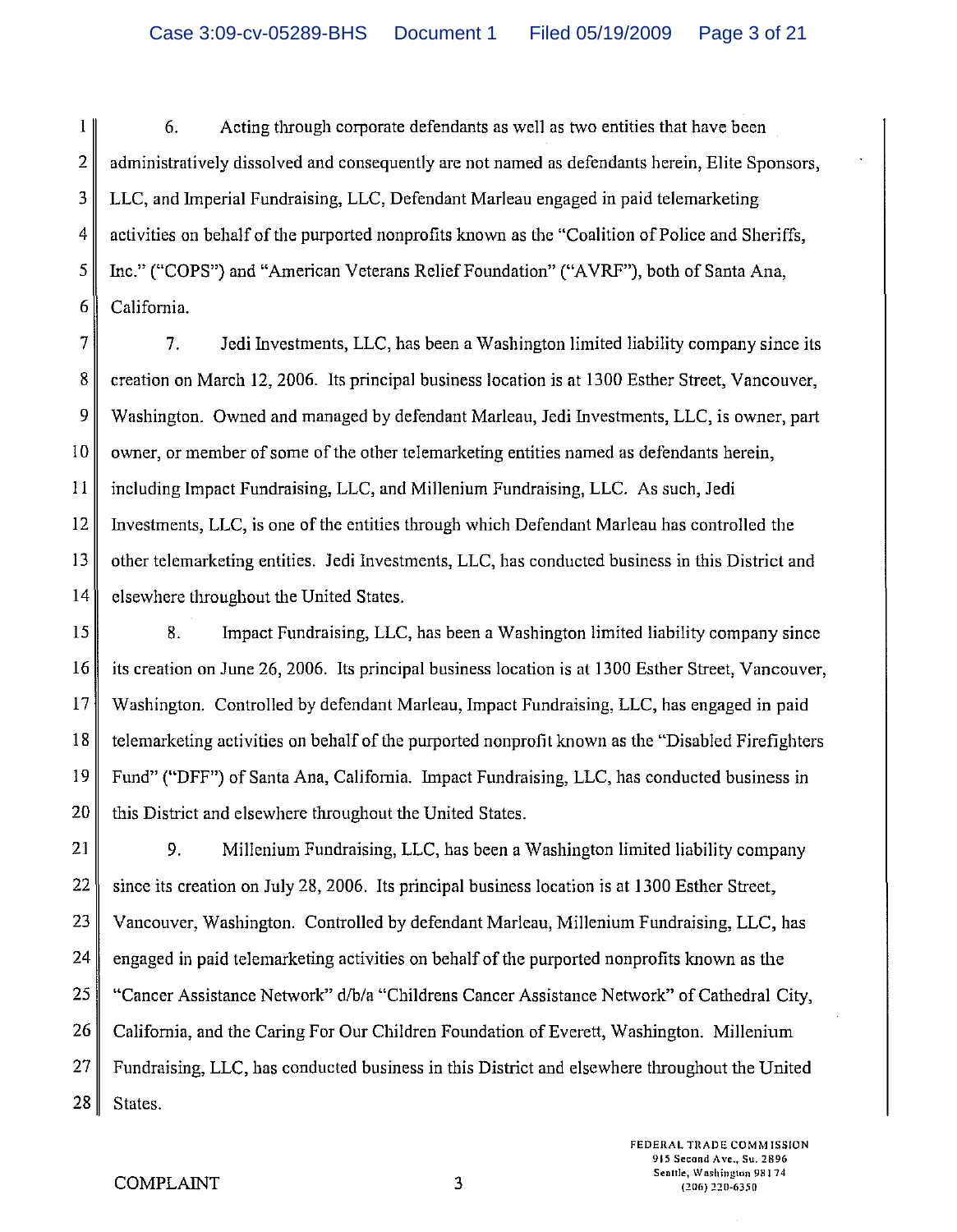1 10. PC Marl, Inc., has been an Oregon corporation since its creation on July 28,2005. 2 It is registered to do business in the State of Washington. Its principal business location is at 3 1300 Esther Street, Vancouver, Washington. Defendant Marleau controls PC Marl, Inc., and 4 through it managed and controls the other corporate entities named herein. PC Marl, Inc., has  $5 \parallel$  conducted business in this District and elsewhere throughout the United States.

#### 6 **COMMERCE**

7 **11.** At all times relevant to this complaint, defendants have maintained a substantial  $8 \parallel$  course of conduct in or affecting commerce, as "commerce" is defined in Section 4 of the FTC,  $9$  | 15 U.S.C. § 44.

#### 10 **COMMON ENTERPRISE AND INDIVIDUAL PARTICIPATION**

**II** 12. Jedi Investments, LLC, Impact Fundraising, LLC, Millenium Fundraising, LLC, 12 and PC Marl, Inc. ("Corporate Defendants") have operated together as a common enterprise 13 while engaging in the acts and practices alleged below. Defendants have conducted the business  $14$  practices described below through an interrelated network of companies that have common 15 vwnership, officers, managers, employees, and business functions. Individual defendant 16 Marleau has formulated, directed, and/or controlled, or had authority to control, or participated 17 in the acts and practices of the Corporate Defendants that comprise the common enterprise. 18 Because defendants have operated as a common enterprise, each of them is jointly and severally 19 liable for the deceptive and unfair practices alleged below.

#### 20 **DEFENDANTS' COURSE OF CONDUCT**

21 13. From at least July, 2006 until approximately October, 2008, defendants operated 22 as commercial fundraisers with telephone solicitation rooms first in Vancouver, Washington and 23 then in Portland, Oregon. Defendants contracted with purported nonprofit organizations for the 24 right to solicit donations on their behalf in several states including Washington, Oregon, and  $25$  I Idaho. Defendant telemarketers then directly solicited the public by making outbound telephone  $26$  calls to consumers, often following up with letters, flyers, and pledge notices. Defendant  $27$  telemarketers based their fundraising pitch on solicitation materials supplied by their clients, but  $28$  also added their own claims in some instances. Defendants' clients included, but were not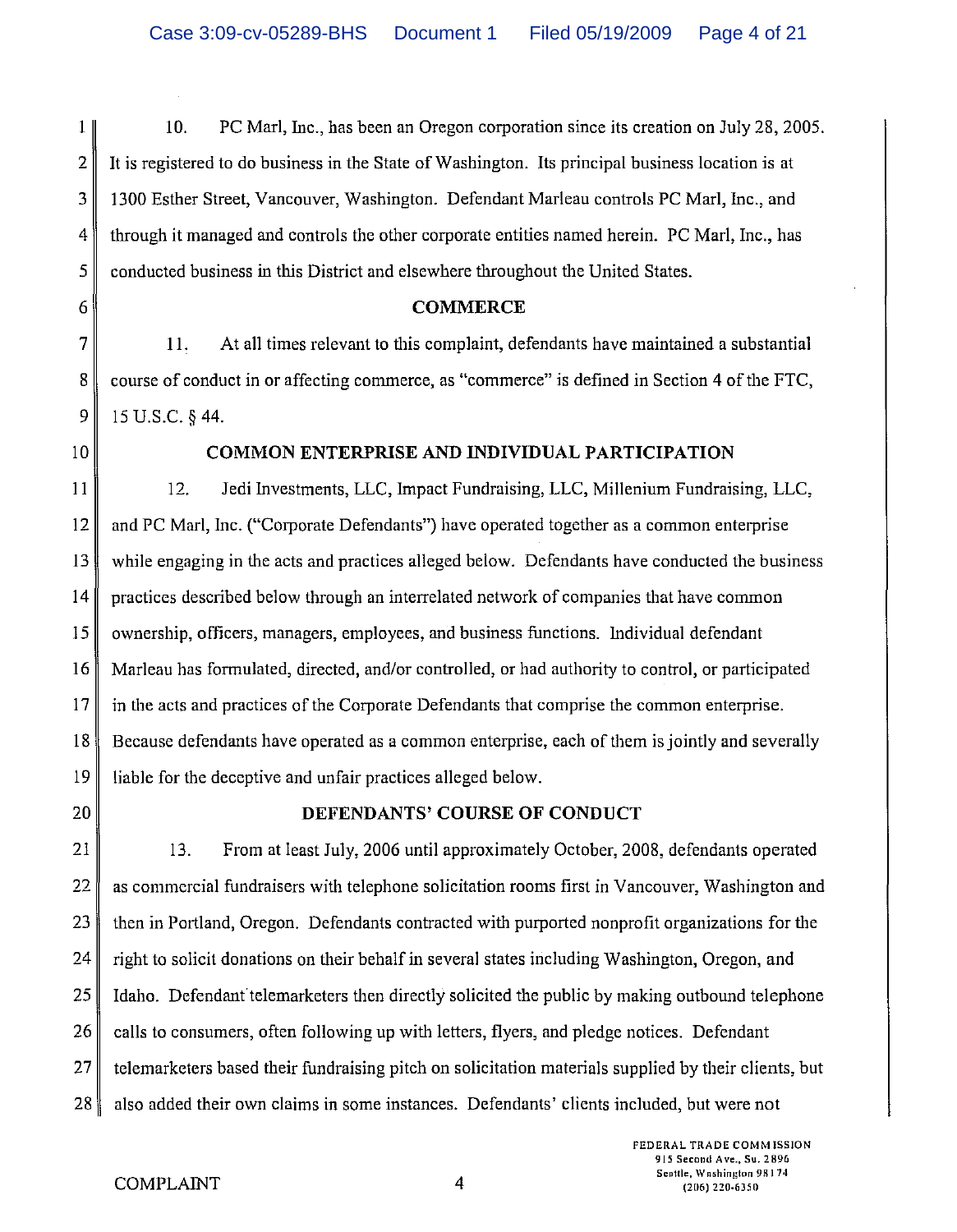1 limited to, American Veterans Relief Foundation, Inc., Coalition of Police and Sheriffs, Inc., and 2 Disabled Firefighters Fund, all of 2521 North Grand Avenue, Suite D, Santa Ana, California 3 97205; Cancer Assistance Network, d/b/a Children's Cancer Assistance Network, of 35-325 4 Date Palm Drive, Cathedral City, CA 92234; and Caring For Our Children Foundation, P.O. Box 5 3592, Everett, Washington 98203.

6 14. Defendant Marleau created several limited liability companies and one for-profit 7 corporation to raise money for his purported nonprofit clients. On paper, there was typically one 8 telemarketing firm for each nonprofit. In practice, the same employees, working out of the same 9 offices, made calls for multiple nonprofit clients.

## 10 **Defendants' Telemarketing Operation**

11 15. Defendant telemarketers have entered into contracts with the purported nonprofits 12 under which defendants solicit the public for donations. Defendants' fee is typically 80 to 85% 13 of the donations. The purported nonprofits' principals then spend most of the remaining 15 to 14 20% on themselves and their employees, or transfers to affiliates, then use the small remainder to  $15$  conduct a minimal level of charitable works. The purported nonprofits have spent little or none  $16$  of the total donations on their promised charitable programs.

 $17$  16. In soliciting the public, defendants have targeted the elderly and pressed them to 18 provide their bank or credit card account numbers so donations could be charged or debited 19 immediately-sometimes more than once.

 $20$  || 17. While soliciting donations for their clients, by telephone and in writing, 21 defendants have routinely made direct and indirect material misrepresentations to induce 22 consumers to donate.

# 23 **American Veterans Relief Foundation (A VRF)**

24 18. While telemarketing for the American Veterans Relief Foundation (AVRF), 25 defendants misrepresent what the A VRF calls "Operation Home Front." In solicitation materials 26 disseminated to donors, defendants represent that AVRF runs "Operation Home Front," a  $27$  substantial, bona fide program that provides financial assistance to the families of American 28 soldiers fighting overseas. Defendants also claim that consumers' donations will be used to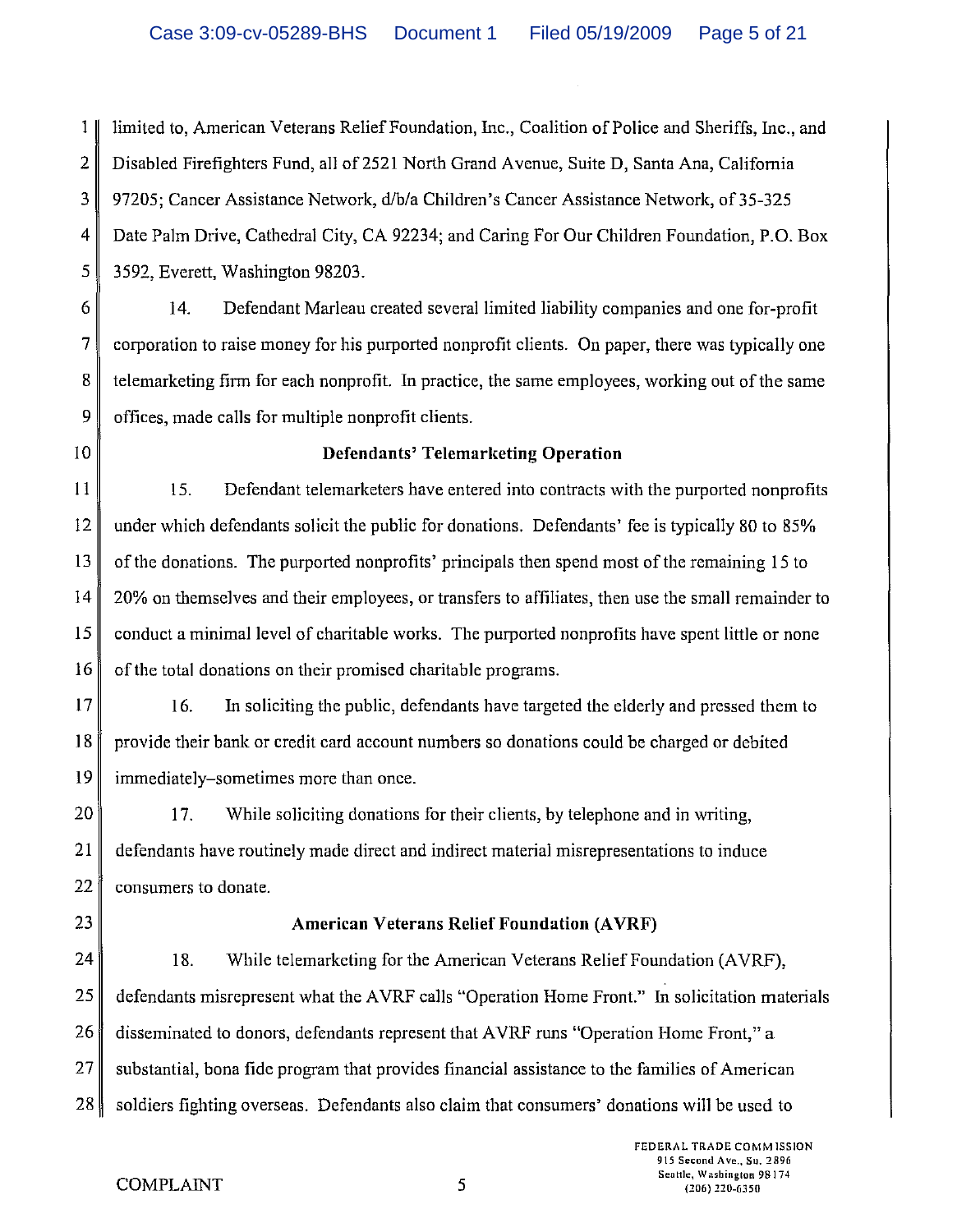I provide care packages to veterans in VA hospitals nationwide, and to provide financial support 2 for veterans' memorials. In addition, the solicitation materials defendants use for AVRF 3 strongly imply that the consumer's donation is going to a legitimate nonprofit that will spend a 4 meaningful amount of the money raised on the programs and activities described to the donor.

5 19. The claims about A VRF's programs are not true. Despite prominently featuring 6 "Operation Home Front" in its brochure, and extensively discussing the needs faced by families 7 of soldiers serving overseas, AVRF gives virtually none of donors' money to such families. Nor 8 does AVRF provide care packages to more than a small number of veterans in a few VA 9 hospitals - some 350 packages split among half a dozen VA hospitals in five states once a year 10 at Christmas – a far cry from the ongoing, nationwide program described in the AVRF  $11$  solicitation materials. Moreover, AVRF provides no financial assistance to veterans' memorials.

 $12$  20. What little funds AVRF does spend on charitable program have been used to 13 provide cash grants of \$250 to \$350 to approximately 250 veterans a year and a handful of VA 14 hospitals. Even this effort falls short of a legitimate program. A VRF has no written 15 qualifications for receipt of the cash grants, no program to screen applicants for need or  $16 \parallel$  eligibility, and, other than requiring an honorable discharge, no criteria for evaluating 17 applications. The so-called American Veterans Relief Foundation is not a Foundation, provides 18 little relief to only a few veterans, and exists almost solely for the purpose of paying its officers, 19 employees, and, most of all, the defendants and its other telemarketers.

# 20 **Coalition of Police and Sheriffs (COPS)**

21 21. The COPS deception begins with its very name. Consumers, told by defendants 22  $\parallel$  that their donations will go to the Coalition of Police and Sheriffs, reasonably believe that the 23 organization is a coalition with members who are police or sheriffs. This belief is fostered by  $24$  the ubiquitous image of a police badge on materials sent to donors, and the promise in the COPS 25 brochure that COPS charges "no membership dues." COPS, however, is not a coalition and it 26 has no "members" who are police officers or sheriffs.

 $27$  22. The solicitation materials that defendants disseminate to donors make additional 28 misrepresentations. Through telephone scripts, brochures, and thank you letters, defendants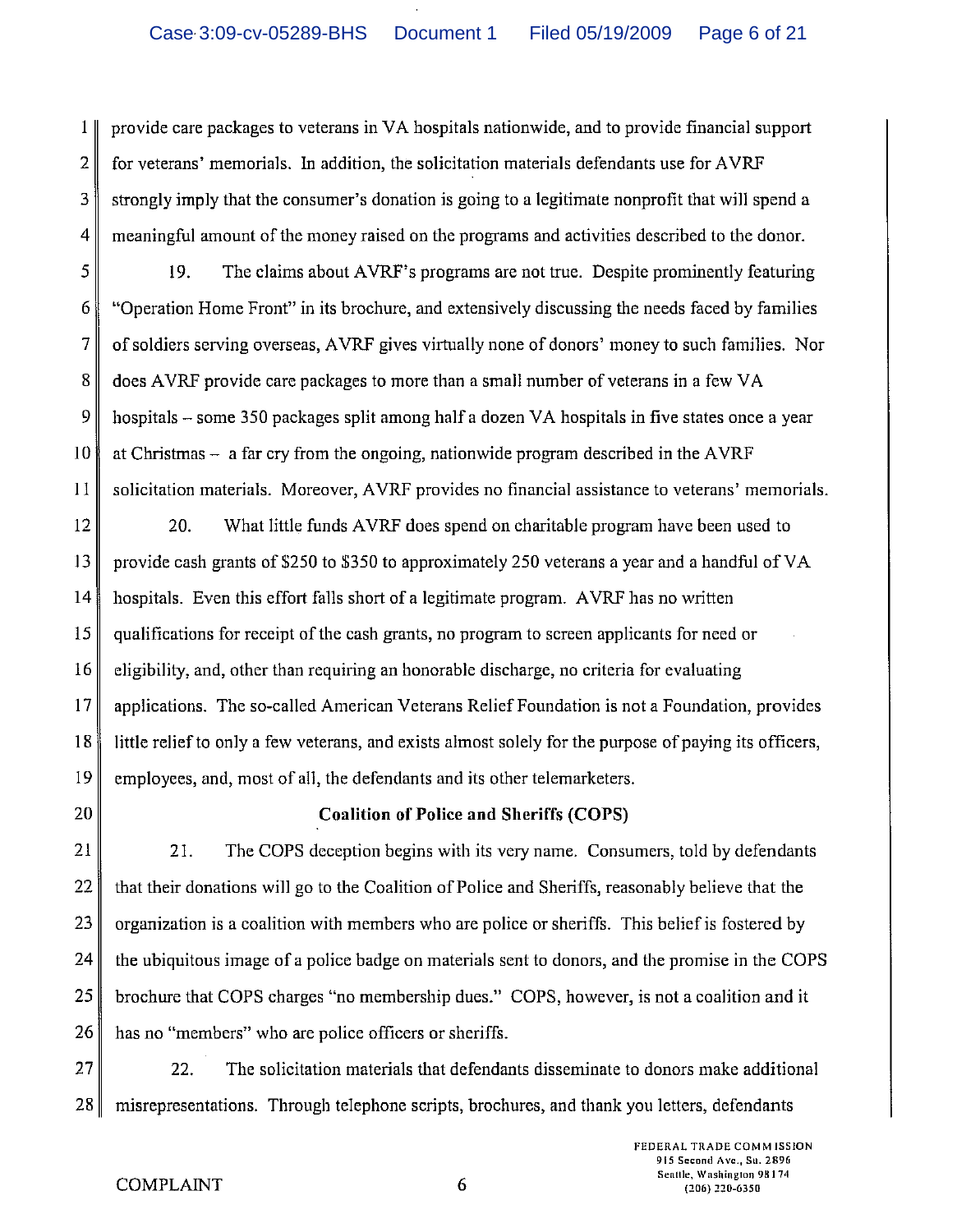1 claim that COPS operates a substantial, bona fide program to assist police officers injured in the 2 line of duty and the survivors of police officers killed in the line of duty. Such assistance, the  $3 \parallel$  solicitation materials claim, is provided especially during the specific interval between injury or 4 death and the onset of official government assistance. Help is promised to "qualified" officers 5 for medical coverage, mortgage and car payments, and costs not covered by their departments. 6 Defendants also claim that COPS has a scholarship program for disabled officers and their 7 families. In addition, the COPS solicitation materials strongly imply that the donor's  $8 \parallel$  contribution is going to a legitimate nonprofit that will spend a meaningful amount of the money 9 raised on the programs and activities described to the donor.

10 23. COPS, however, has no "program" to provide benefits to disabled or fallen police 11 officers and their families. Instead, it has provided cash payments to a handful of people - fewer 12 than twelve individuals between 2005 and 2007 – who were, at one time, police officers and who  $13$  may be disabled. Moreover, it does not appear to focus its efforts on assisting officers waiting  $14 \parallel$  for the onset of government benefits. In addition, COPS's claims about limiting benefits to 15 "qualified" officers are not true. It has no process to verify whether applicants fall into the  $16 \parallel$  specified class of beneficiaries (i.e., injured in the line of duty) or that they need money for the  $17$  specified purposes described to donors. Indeed, COPS has no way of assuring that its cash  $18 \parallel$  payments will be spent on the approved programs. Finally, COPS has no "scholarship program"  $19$  and has funded education expenses on only two occasions in three years. The so-called 20 Coalition of Police and Sheriffs spends only a de minimis amount of funds raised on any 21 charitable program, and exists almost solely for the purpose of enriching its officers, its  $22$  employees, and, most of all, the defendants and its other telemarketers.

# 23 Disabled Firefighters Fund (DFF)

24 24. While soliciting donations for Disabled Firefighters Fund, defendants have 25 routinely made misrepresentations. Defendants' telephone scripts, brochures, and thank you 26 letters claim that DFF operates a substantial, bona fide program to assist firefighters injured in 27 the line of duty and the survivors of firefighters killed in the line of duty. Through DFF's "Cash" 28 Benefit Program" and "Death Benefit Program," Defendants claim that DFF provides benefits to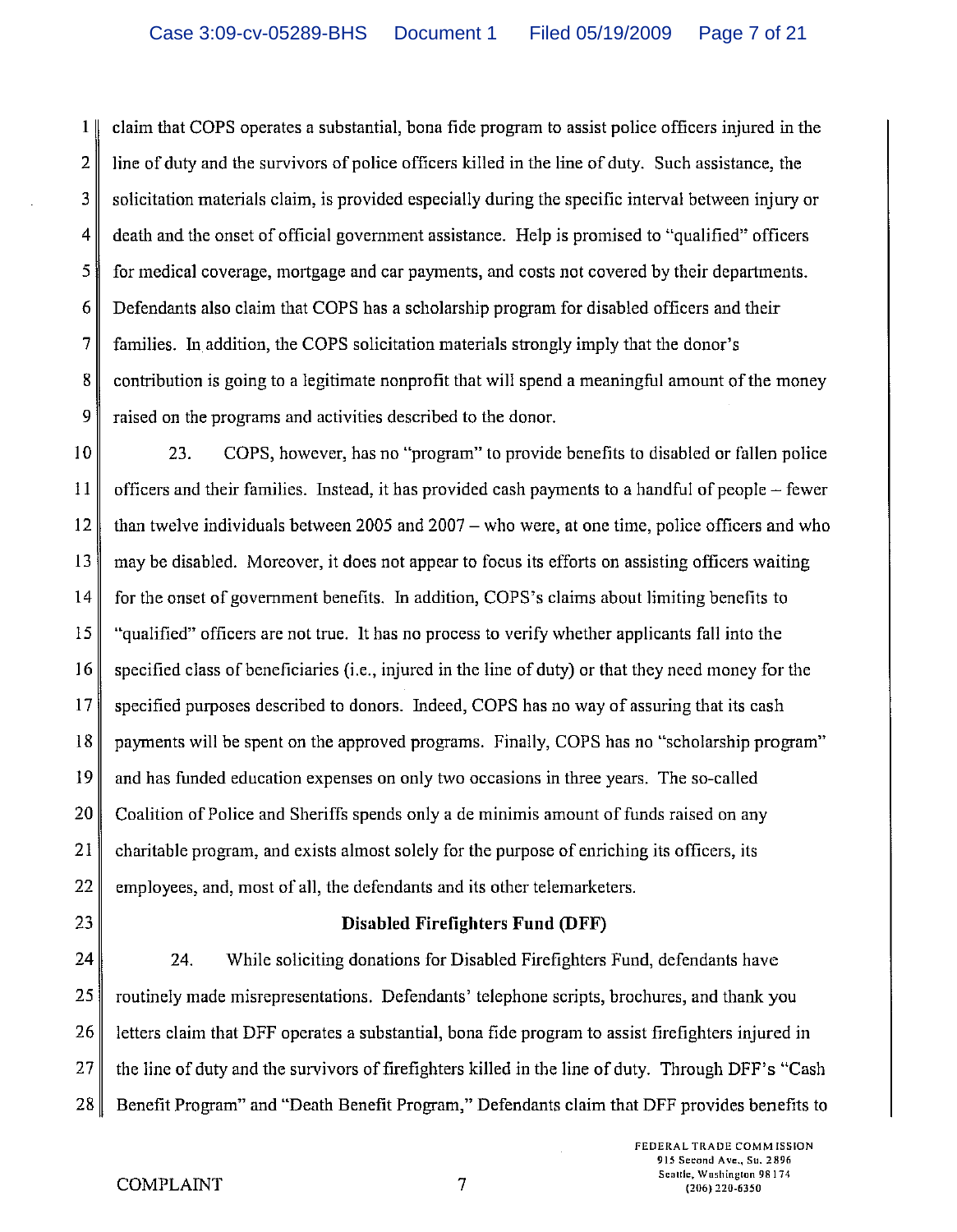1 "qualified" disabled firefighters and their families. Defendants tell donors that DFF focuses on  $2 \parallel$  providing benefits especially during the specific interval between the injury or death and the 3 onset of official government assistance. Benefits are to cover medical coverage, memorial 4 services, costs not covered by their department, and other expenses. By using words such as 5 "program," "qualified," and "application process," defendants imply that DFF routinely reviews  $6 \parallel$  applications using specific criteria to determine eligibility for assistance. In addition, the DFF  $7\parallel$  solicitation materials strongly imply that the donor's contribution is going to a legitimate 8 nonprofit that will spend a meaningful amount of the money raised on the programs and  $9 \parallel$  activities described to the donor.

10 25. In fact, DFF has no particular "program" or review process to determine whether  $11$  applicants were disabled in the line of duty, need help on an interim basis while waiting for 12 official benefits to begin, or otherwise qualify for assistance. DFF has provided support to only 13 a few individuals each year - 20 people total between 2005 and 2007 - several of whom do not 14 meet the criteria described to donors because they were not injured in the line of duty. 15 Moreover, DFF has not paid death benefits to the families of firefighters killed in the line of duty 16 regularly, if at all. DFF, like A VRF and COPS, spends only a *de minimis* amount of funds raised  $17$  on any charitable program and exists almost solely for the purpose of enriching its officers, its 18 employees, and, most of all, the defendants and its other telemarketers.

## 19 Childrens' Cancer Assistance **Network** (CCAN)

20 26. While soliciting donations to the Cancer Assistance Network d/b/a Childrens' 21 Cancer Assistance Network (CCAN), defendants have routinely informed donors that CCAN 22 operates a substantial, bona fide program to "improve the emotional and physical well being of 23 ill children across the country" by providing camps "with positive outlooks on life for our  $24$  children," and "toys, gifts, puzzles, and games for relief from ongoing hospital stays," and 25 transportation to and from treatment centers. In addition, defendants have routinely told donors, 26 "Just keep in mind that any amount you can give will go directly to help those children with  $27$  cancer and their families!!!"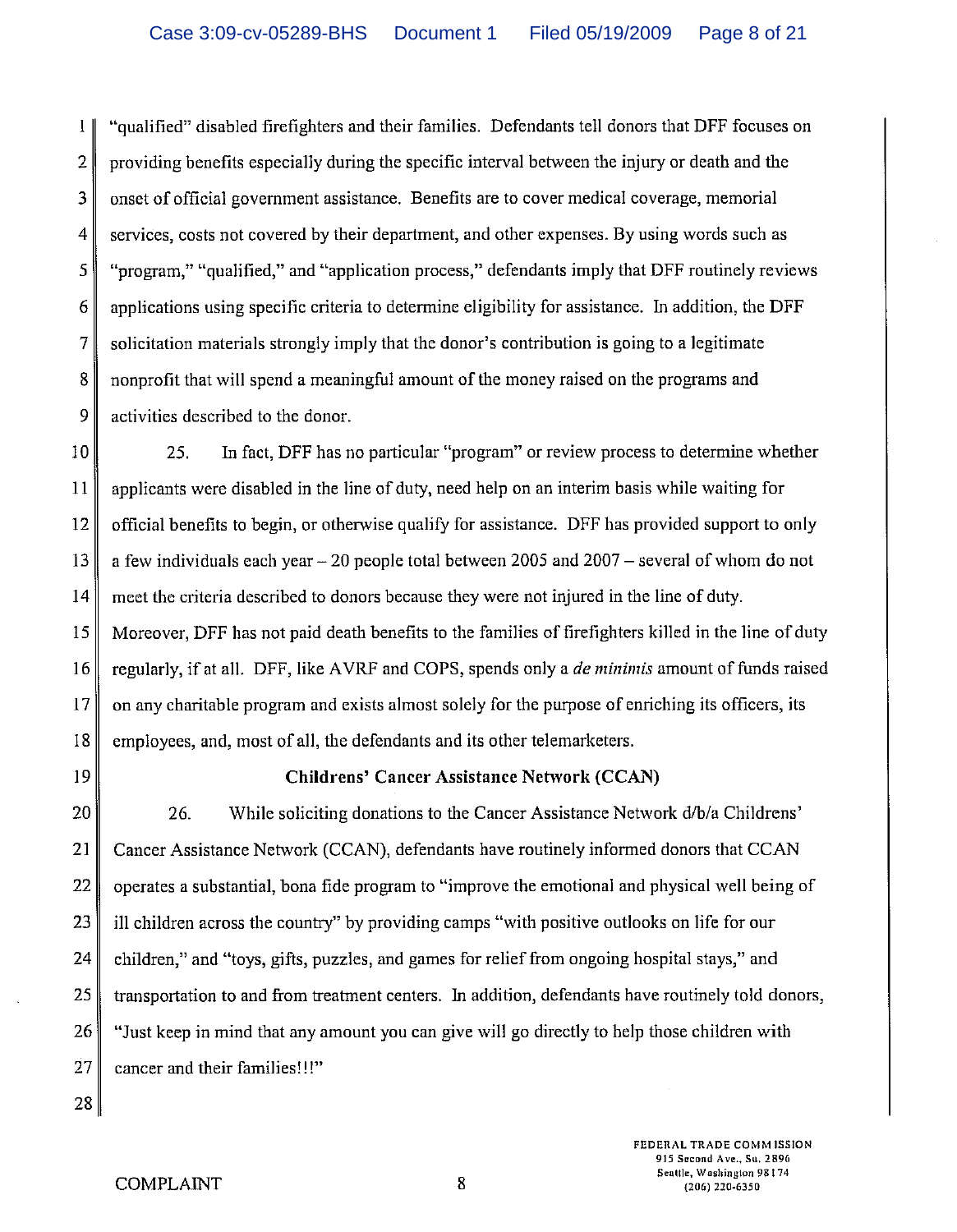1 27. In fact, CCAN has no particular "program" to assist children with cancer and their 2 families across the country by improving their emotional and physical well being, providing  $3 \parallel$  camps, or transporting them to and from treatments. Nor is it true for defendants to tell donors, 4 "... any amount you give will go directly to help those children with cancer and their families." 5 In 2007, CCAN raised more than one million dollars, more than \$100,000 of it through 6 defendants' efforts, and then divided a total of \$3,300 in grants between three individuals and 7 four institutions. This *de minimis* amount-less than one-half of one percent of the total 8 raised-does not constitute the real and substantial charitable program described to donors, and 9 contrasts with the approximately \$600,000 that CCAN paid in fees to the defendants and other 10 telemarketers.

### 11 Caring For Our Children Foundation (CFOCF)

12 28. While soliciting donations to the Caring For Our Children Foundation (CFOCF), 13 defendants have routinely informed donors that CFOCF turns donations over to other charities 14 that are "service providers" who help "at-risk children who are distressed, endangered, exploited, 15 victimized or suffering." When asked, defendants tell donors that up to 65% of their donations 16 will go to "programmatic services." Deep into the solicitation, defendants do suggest that 17 consumers visit the CFOCF's web site, which contains general statements about children at risk 18 and links to others' web sites with information on resources to help them.

19 29. The truth is that CFOCF does not provide services to at-risk children or anyone 20 else. After more than 85% of donated funds are paid over to the fundraisers, CFOCF funnels 21 most of the remainder to one of its affiliates, then scatters a very small portion, about 4% of the 22 total donated, in small grants to various organizations, one of which is a domestic nonprofit that  $23$  may provide some services to youth at risk.

### 24 Misrepresenting the Part of the Donation that Goes to Charitable Program

 $25$  30. Defendants tell donors to CCAN that whatever they give will go "directly" to 26 children with cancer, and they tell donors to CFOCF that 65% of their donations will fund its  $27$  charitable program. Both claims are misleading.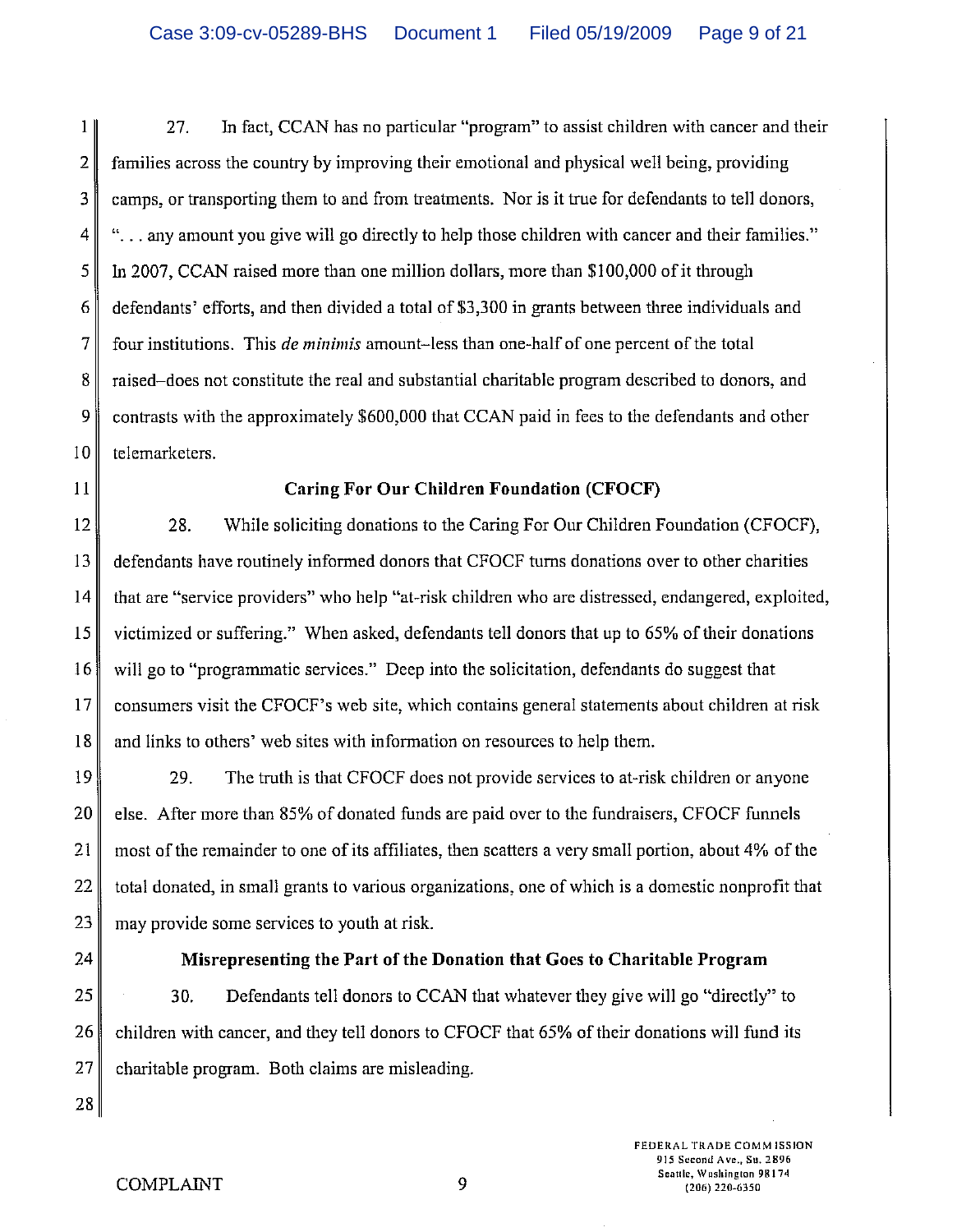I 31. By contract, more than 80% of donations intended for CFOCF were paid to  $2 \parallel$  defendants as fees. To claim that all or most of the donations to CCAN and CFOCF go to their 3 charitable programs, CCAN and CFOCF improperly employ an accounting practice known as 4 "joint cost allocation," which sometimes allows a portion of fundraising costs to be allocated to a  $5 \parallel$  charitable program-if part of the charitable program is to educate the public, and the charity 6 accomplishes that. Here, solicitations for CCAN and CFOCF emphasize direct assistance and  $7 \parallel$  services, not education. Defendants do not disclose to donors that the charitable program they 8 are asked to support consists largely of the defendants, not the nonprofit, making telemarketing  $9 \parallel$  calls just like the one the donor is receiving, then mailing an invoice with colorful inserts to  $10$  those who pledge to donate.

**II** 32. Defendants have routinely portrayed both CCAN and CFOCF to donors as 12 accomplishing far more than they really do, even though the truth about both organizations' cost  $13$  allocations is apparent to any telemarketer who visits one of the public web sites that publishes  $14 \parallel$  the annual tax returns of CCAN, CFOCF, and all other nonprofits and purported nonprofits that  $15$  file such returns.

#### 16 **Failing to Substantiate Claims**

17 33. In fact, defendants have routinely failed to ascertain the truthfulness of the claims  $18$  they made about their clients' program services, even though they were on notice that at least 19 some of those claims were likely deceptive, and information to verify those claims was readily 20 available. Instead, defendants sought only superficial approval of telephone scripts and other 21 printed solicitation materials from their nonprofit clients. No verification was sought for the 22  $\parallel$  addition of unscripted claims of local benefit and other misrepresentations defendants made to  $23$  donors. Not only did defendants receive consumer complaints and inquiries from law 24 enforcement officials, but Marleau himself was the subject of state law enforcement actions 25 related to issues with the same type of fundraising. In spite of this, defendants took no 26 meaningful steps to independently investigate the truthfulness of the claims they made to the  $27$  public – even though a simple online search would have produced nonprofit tax returns,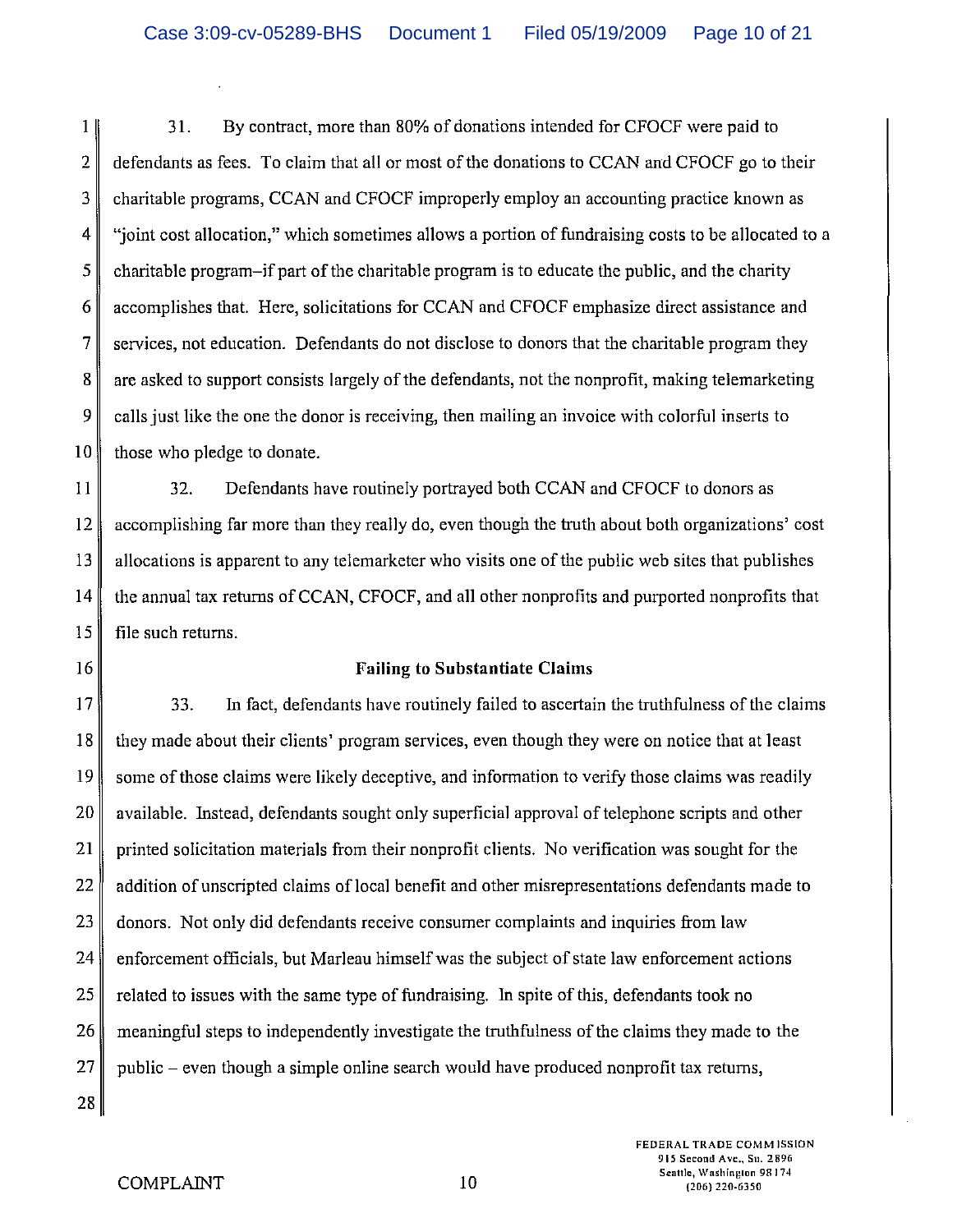1 watchdog ratings, news articles, and past law enforcement actions that called into question the 2 existence and level of the purported nonprofits' charitable programs.

#### 3 Misrepresenting Local Benelit

4 34. While soliciting donations for their clients, defendants' solicitors have routinely 5 misrepresented that donated funds will be used in the donor's community. These 6 misrepresentations can be express, as when defendants statcd that donated funds will go to help 7 disabled police or firefighters or homeless veterans in the donor's own community. They can 8 also be implied, as when the defendants provided donors with solicitation materials bearing a  $9 \parallel$  local or in-state address where they can mail their contribution. These representations of local 10 benefit are false. Defendants' client nonprofits are all located in Santa Ana or Cathedral City, II California, or Everett, Washington. While the purported nonprofits provide assistance to only a  $12 \parallel$  few individuals located in only a few communities across the country, defendants have promised  $13$  local benefits to many thousands of persons in hundreds of communities all over Washington, 14 Oregon and Idaho.

### 15 Unauthorized Charges

16 35. While soliciting donations for their clients, defendants have routinely requested  $17$  that the individuals they solicit authorize them to charge or debit the individual's bank account 18 or credit card a certain dollar amount. In numerous instances, when authorization was provided 19 for just one charge or debit, defendants proceeded to submit the charge or debit for payment two  $20$  or more times without obtaining additional permission.

### 21 || Misrepresenting a Pledge

  $\parallel$  36. While soliciting donations for their clients, defendants have frequently mailed letters or receipts to prospective donors informing them that they had made a pledge, even though they had not made a pledge. In the case of a large number of these prospective donors, defendants had not called them and asked them for a donation before mailing them letters and receipts representing that they had pledged.

27 28

FEDERAL TRADE COMM ISSION 915 Second Ave., Su. 2896 Senttle, Washington 98174 (2116) 220·6350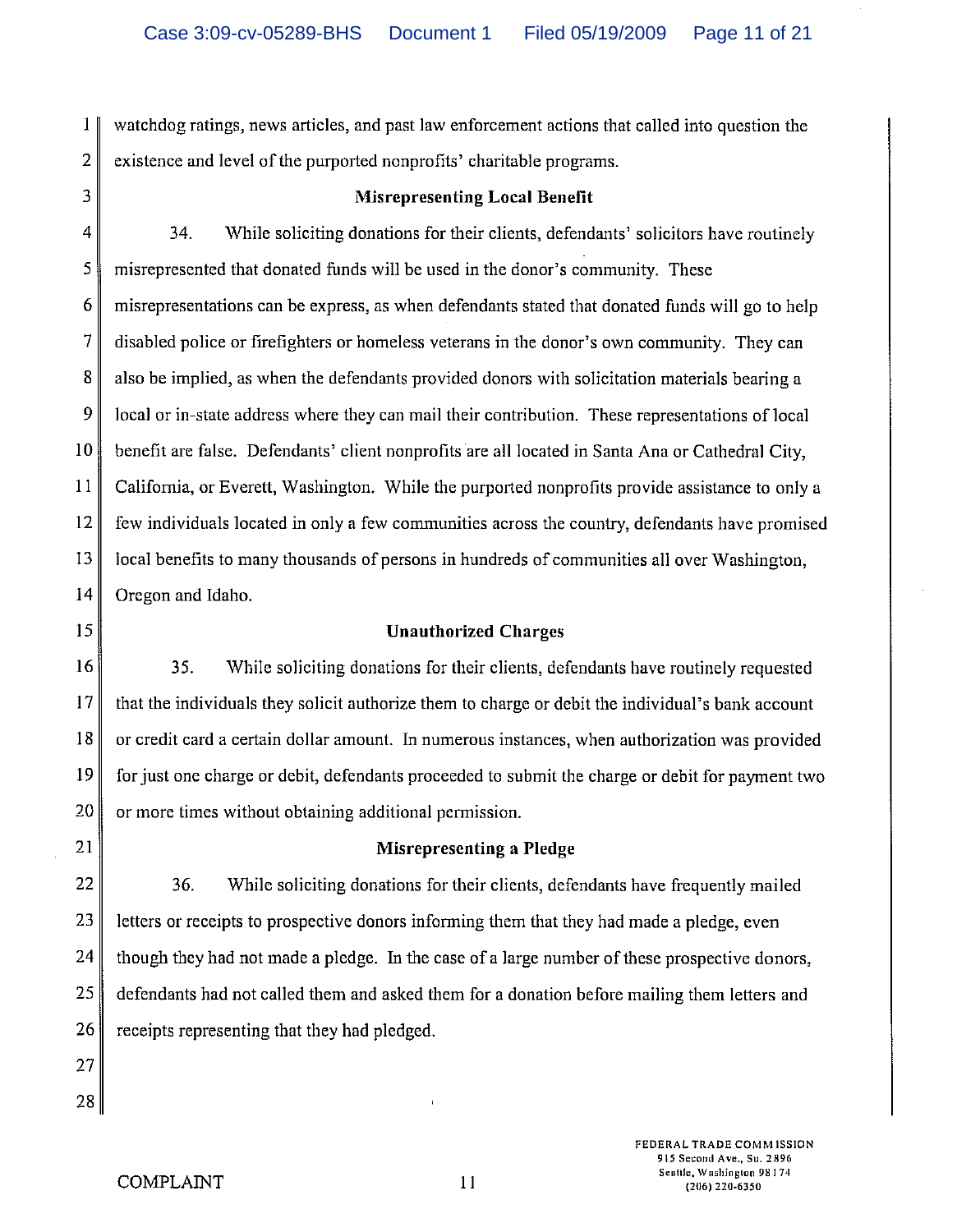| 1              | <b>Ignoring Do Not Call Requests</b>                                                              |  |
|----------------|---------------------------------------------------------------------------------------------------|--|
| $\overline{2}$ | 37.<br>While soliciting donations for their clients, defendants have routinely called             |  |
| 3              | donors on behalf of a nonprofit even though the donors had already informed defendants that       |  |
| 4              | they did not wish to receive any more calls on behalf of the nonprofit.                           |  |
| 5              | <b>Injury</b>                                                                                     |  |
| 6              | 38.<br>Generous individuals and businesses have relied on the defendants'                         |  |
| 7              | misrepresentations of benefits to specific categories of persons in need, often in their local    |  |
| 8              | communities. They have donated in response to defendants' telemarketing pleas, believing that     |  |
| 9              | their donations will support the programs described to them. In fact, the programs defendants     |  |
| 10             | have promised to donors receive little or no money from these purported nonprofits, which exist   |  |
| 11             | almost solely for the purpose of compensating their officers, employees, and fundraisers. Not     |  |
| 12             | only were individual donors deceived, but their gifts left fewer dollars to support the many      |  |
| 13             | nonprofit organizations that operate real programs for veterans, disabled police officers and     |  |
| 14             | disabled firefighters.                                                                            |  |
| 15             | VIOLATIONS OF SECTION 5 OF THE FTC ACT                                                            |  |
| 16             | 39.<br>Section 5(a) of the FTC Act, 15 U.S.C. § 45(a), prohibits "unfair or deceptive acts        |  |
| 17             | or practices in or affecting commerce."                                                           |  |
| 18             | <b>COUNT ONE</b>                                                                                  |  |
| 19             | MISREPRESENTATION OF PROGRAM BENEFIT                                                              |  |
| 20             | 40.<br>In connection with soliciting charitable contributions from donors, defendants             |  |
| 21             | represent, expressly or by implication, that the donor's contribution will be used to fund        |  |
| 22             | particular charitable programs. Such representations include, but are not limited to, claims that |  |
| 23             | donated funds will be used to:                                                                    |  |
| 24             | help AVRF operate a specific, substantial charitable program that provides<br>a.                  |  |
| 25             | financial assistance to the families of American soldiers fighting overseas; provides "Thinking"  |  |
| 26             | of You" care packages to veterans in Veterans Administration hospitals across the country; and    |  |
| 27             | provides financial support to veterans' memorials;                                                |  |
| 28             |                                                                                                   |  |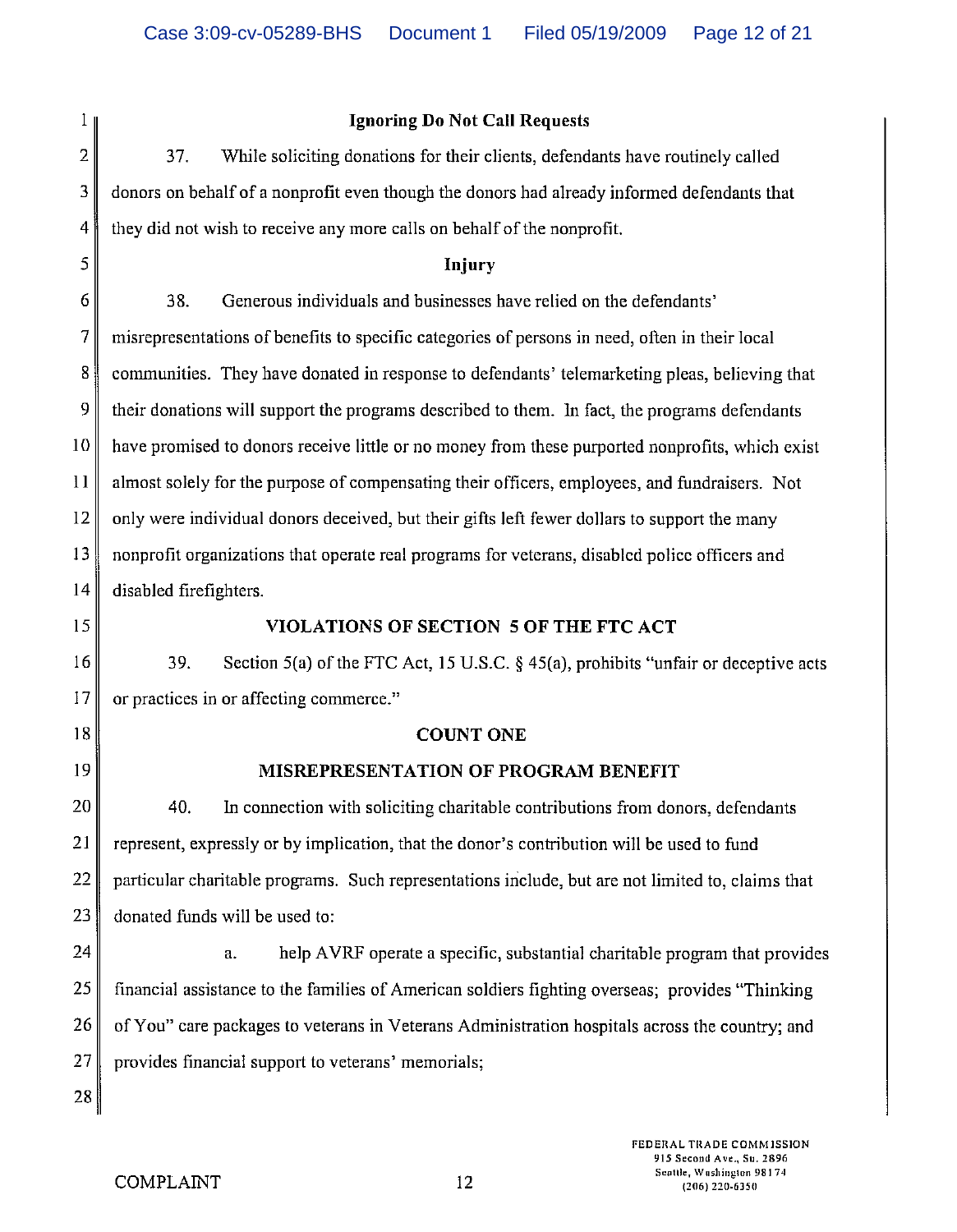1 b. help COPS operate specific, substantial charitable programs that 1) assist  $2 \parallel$  qualified police officers injured in the line of duty, and their families, by paying mortgages, auto  $3 \parallel$  loans, and medical bills, and other costs not covered by their departments; and 2) provide a 4 scholarship program to disabled officers and their families;

5 c. help DFF operate a specific, substantial charitable program that assists  $6 \parallel$  qualified disabled firefighters injured in the line of duty, especially during the interval between  $7 \parallel$  the injury or death and the onset of official government benefits, by providing cash benefits to 8 pay necessary living expenses such as mortgages, rent, medical coverage, and costs not covered 9 by their departments; and to provide death benefits to the families of firefighters killed in the line  $10$  of duty; and

I 1 d. help CCAN operate a specific, substantial program to provide services to 12 children suffering from cancer and their families, including funding gifts, camps, and 13 transportation to and from cancer treatments.

 $14$  41. In truth and in fact, in numerous instances, little or none of the consumer's 15 donation funds the particular charitable programs described to them, and the consumer's 16 donations are not used to:

 $17$  a. help AVRF operate a specific, substantial charitable program that provides 18 financial assistance to the families of American soldiers fighting overseas; provides "Thinking 19 of You" care packages to veterans in Veterans Administration hospitals across the country; and  $20$  that provides financial support to veterans' memorials;

 $\parallel$  b. help COPS operate specific, substantial charitable programs that 1) assist qualified police officers injured in the line of duty, and their families, by paying mortgages, auto | loans, and medical bills, and other costs not covered by their departments; and 2) provide a scholarship program to disabled officers and their families;

 c. help DFF operate a specific, substantial charitable program that assists  $26 \parallel$  qualified disabled firefighters injured in the line of duty, especially during the interval between the injury or death and the onset of official government benefits, by providing cash benefits to pay necessary living expenses such as mortgages, rent, medical coverage, and costs not covered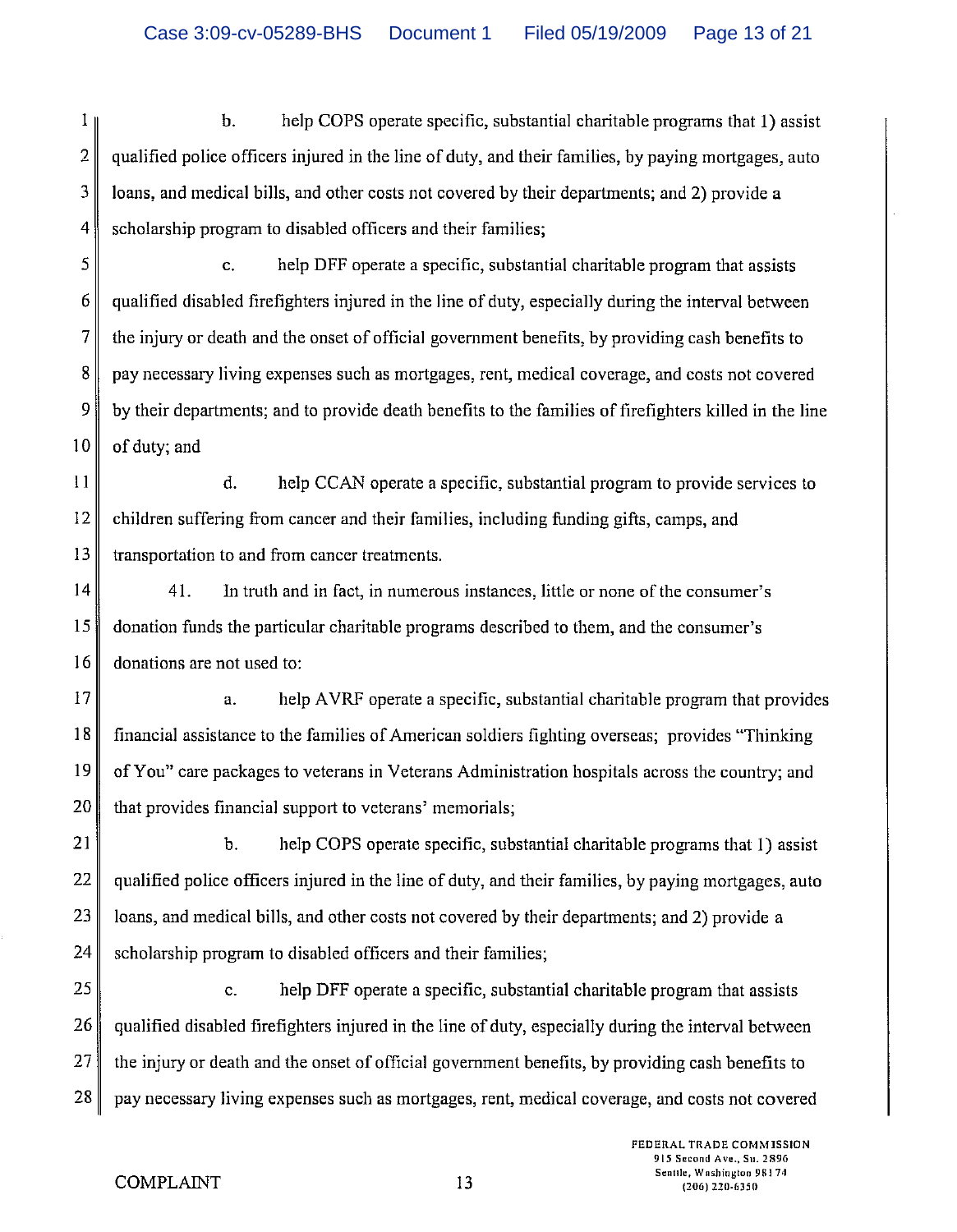1 by their departments; and to provide death benefits to the families of firefighters killed in the line  $2 \parallel$  of duty; and

 $3 \parallel$  d. help CCAN operate a specific, substantial program to provide services to 4 children suffering from cancer and their families, including funding gifts, camps, and 5 transportation to and from cancer treatments.

 $6$  42. Therefore, the representations described in Paragraph 40 are false and misleading 7 and constitute deceptive acts or practices in violation of Section  $5(a)$  of the FTC Act, 15 U.S.C.  $8 \parallel \S 45(a)$ .

# 9 COUNT TWO

# 10 **MISREPRESENTATION OF LOCAL BENEFIT**

11 43. In numerous instances, in connection with soliciting charitable contributions from 12 donors, defendants have represented, expressly or by implication, that the donor's contribution  $13 \parallel$  will directly benefit persons or programs in the donor's state or local areas, or will be earmarked 14 for use in the donor's community.

15 44. In truth and in fact, in numerous instances, little or none of the donor's charitable 16 contribution directly benefits persons or programs in the donor's state or local area, and is not 17 earmarked for use in the donor's community.

18 *4S.* Therefore, the representation described in Paragraph 43 is false and misleading 19 and constitutes a deceptive acts or practice in violation of Section Sea) of the FTC Act, *IS* U.S.C.  $20 \parallel \$ 45(a)$ .

#### 21 **COUNT THREE**

# 22 **MISREPRESENTATION THAT DONOR** HAS **MADE A PLEDGE**

 $23$   $\parallel$  46. In numerous instances, in connection with soliciting charitable contributions from  $24$  donors, defendants have represented, expressly or by implication, that the donor agreed to make 25 a donation, but had not remitted the donation to the defendants or their client organization.

26 47. In truth and in fact, in numerous instances, the donor did not agree to make a 27 donation to the organization.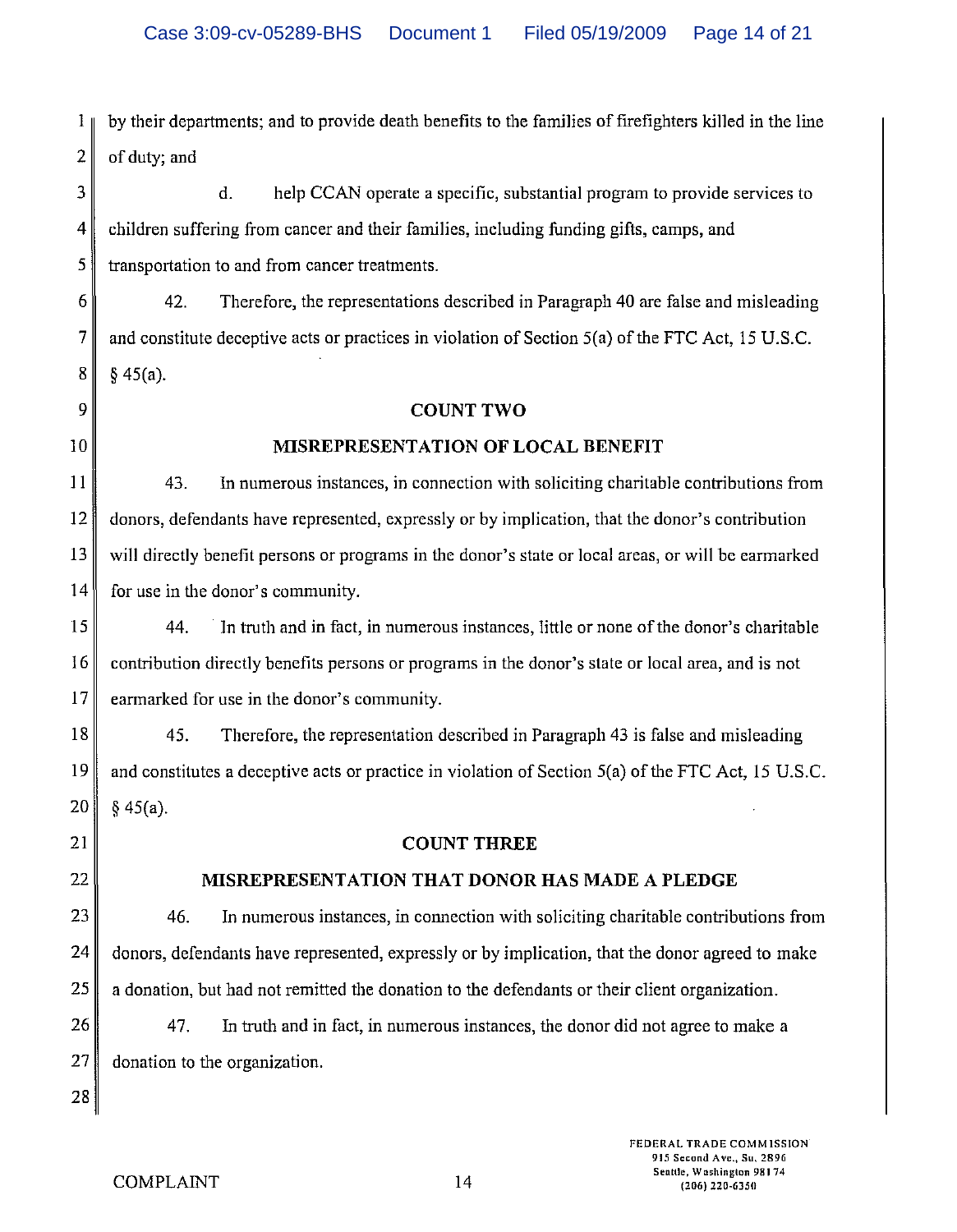| 1              | 48.<br>Therefore, the representation described in Paragraph 46 is false and misleading             |
|----------------|----------------------------------------------------------------------------------------------------|
| 2              | and constitutes a deceptive act or practice in violation of Section 5(a) of the FTC Act, 15 U.S.C. |
| 3              | § 45(a).                                                                                           |
| 4              |                                                                                                    |
| 5              | <b>COUNT FOUR</b>                                                                                  |
| 6              | MISREPRESENTATION OF POLICE AFFILIATION                                                            |
| $\overline{7}$ | 49.<br>In numerous instances, in connection with soliciting charitable contributions from          |
| 8              | donors to the Coalition of Police and Sheriffs (COPS), defendants have represented, expressly or   |
| 9              | by implication, that COPS is a "coalition" with "police and sheriffs" as members.                  |
| 10             | 50.<br>In truth and in fact, COPS is not a coalition and no police officers or sheriffs are        |
| $\bar{1}1$     | members.                                                                                           |
| 12             | Therefore, the representation described in Paragraph 49 is false and misleading<br>51.             |
| 13             | and constitutes a deceptive act or practice in violation of Section 5(a) of the FTC Act, 15 U.S.C. |
| 14             | $§$ 45(a).                                                                                         |
| 15             |                                                                                                    |
| 16             | <b>COUNT FIVE</b>                                                                                  |
| 17             | <b>MISREPRESENTATION THAT</b>                                                                      |
| 18             | MOST OF DONATION SUPPORTS PARTICULAR PROGRAMS                                                      |
| 19             | 52.<br>In numerous instances, in connection with soliciting charitable contributions               |
| 20             | from donors to CCAN and CFOCF, defendants have represented, expressly or by implication,           |
| 21             | that most of the donor's contribution will be used to fund the program services described to the   |
| 22             | donor.                                                                                             |
| 23             | In truth and in fact, most of the donor's contribution is not used to fund the<br>53.              |
| 24             | program services described to the donor.                                                           |
| 25             | Therefore, the representation described in Paragraph 52 is false and misleading<br>54.             |
| 26             | and constitutes a deceptive act or practice in violation of Section 5(a) of the FTC Act, 15 U.S.C. |
| 27             | $§$ 45(a).                                                                                         |
| 28             |                                                                                                    |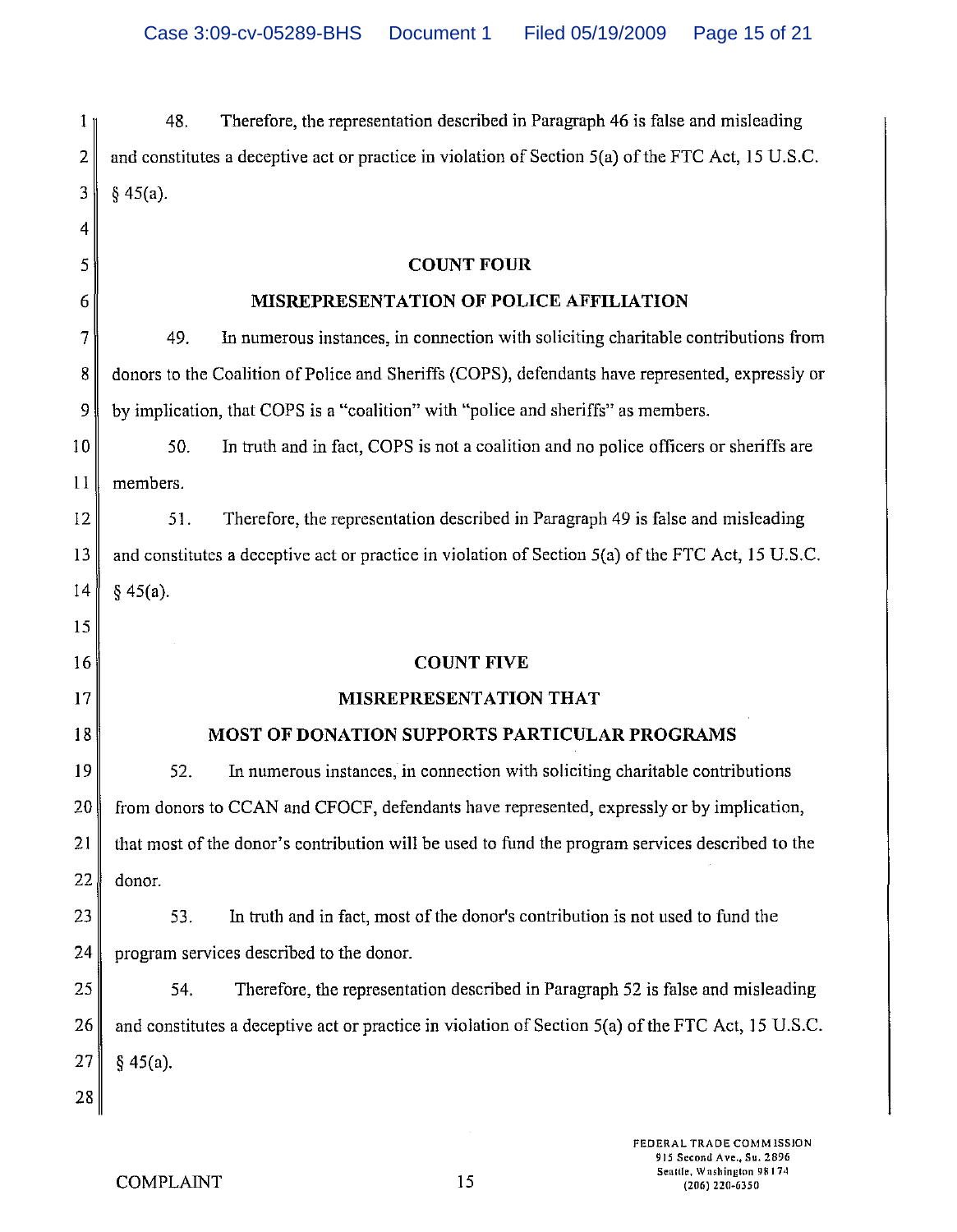$\mathbf{1}$ 2 3  $4$  55. COUNT SIX FAILURE TO SUBSTANTIATE CLAIMS By making the representations set forth in Paragraphs 40, 43, 46, 49 and 52, 5 defendants have represented, expressly or by implication, that they possessed and relied upon a  $6 \parallel$  reasonable basis that substantiated such representations at the time the representations were  $7$  made. 8 56. In truth and in fact, defendants did not possess and rely upon a reasonable basis 9 that substantiated such representations at the times the representations were made.  $10$  57. Therefore, the representation described in Paragraph 55 is false and misleading  $11$  and constitutes a deceptive act or practice in violation of Section 5(a) of the FTC Act, 15 U.S.C.  $12 \parallel \S 45(a)$ . 13 14  $15$  58. VIOLATIONS OF THE TELEMARKETING SALES RULE Congress directed the FTC to prescribe rules prohibiting abusive and deceptive 16 telemarketing acts or practices pursuant to the Telemarketing Act, 15 U.S.C. §§ 6101 - 6108, in 17 1994. On August 16, 1995, the FTC adopted the Telemarketing Sales Rule (the Original TSR), 18 16 C.F.R. Part 310, which became effective on December 31,1995. On January 29, 2003, the 19 FTC amended the Original TSR by issuing a Statement of Basis and Purpose and the final 20 amended Telemarketing Sales Rule (the TSR). 68 Fed. Reg. 4580, 4669. 21 59. Defendants are "sellers" or "telemarketers" engaged in "telemarketing" and make 22 "outbound telephone calls" to induce "charitable contributions" as those terms are defined by the 23 TSR, 16 C.F.R. § 310.2(z), (bb), (cc), (u), and (f). Anyone asked to contribute is a "donor" as 24 defined by the TSR, 16 C.F.R. § 310.2(m). 25 60. It is a deceptive telemarketing act or practice, and a violation of the TSR, for any  $26$  seller or telemarketer to make a false or misleading statement to induce a charitable contribution.  $27$  | 16 C.F.R. § 310.3(a)(4). 28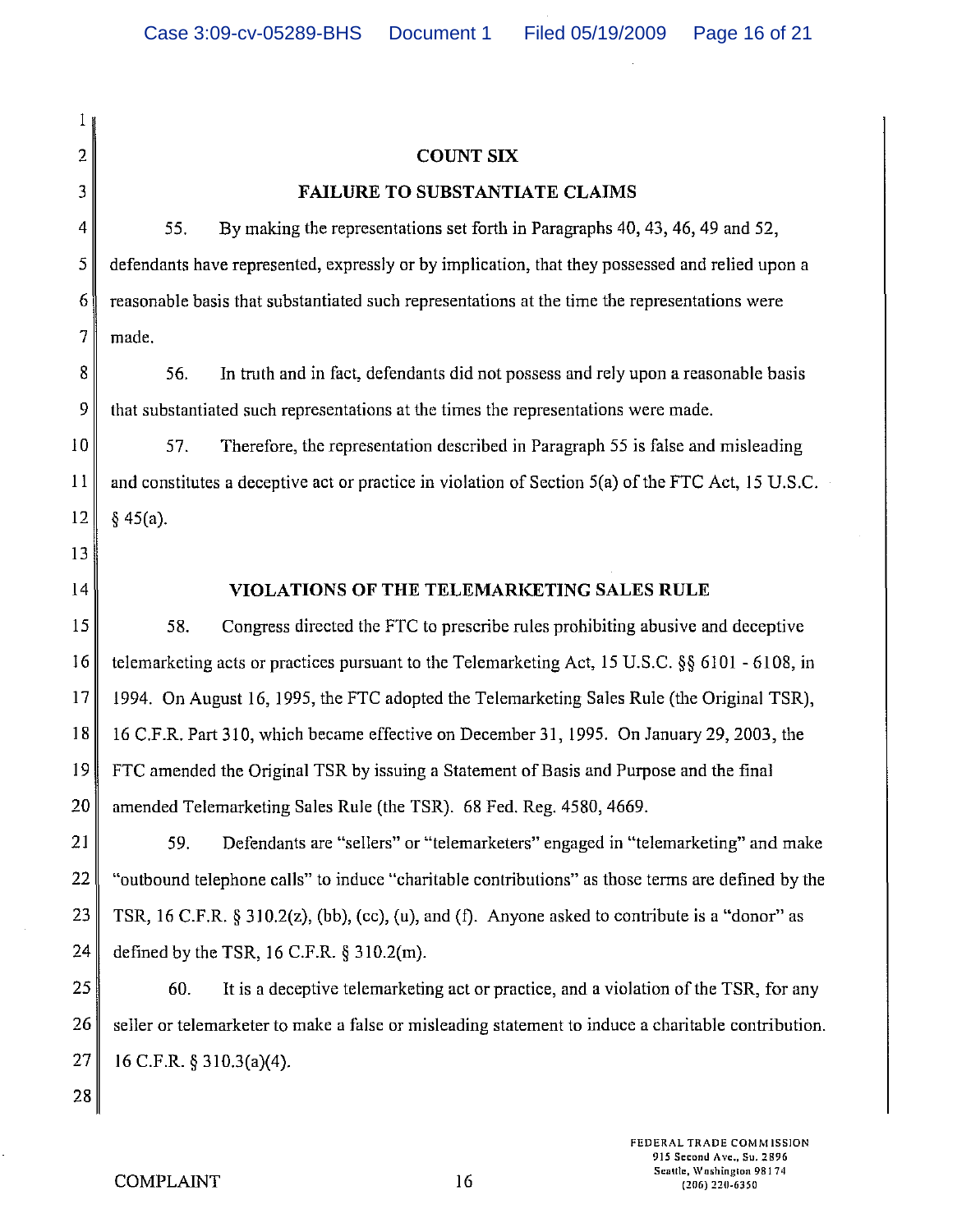| 1                       | 61.                                                                                                 | It is a fraudulent solicitation, a deceptive telemarketing act or practice, and a                 |
|-------------------------|-----------------------------------------------------------------------------------------------------|---------------------------------------------------------------------------------------------------|
| $\overline{\mathbf{2}}$ |                                                                                                     | violation of the TSR for any seller or telemarketer to engage in the following conduct:           |
| 3                       |                                                                                                     | Misrepresenting the purpose for which any charitable contribution will be<br>a.                   |
| 4                       | used;                                                                                               |                                                                                                   |
| 5                       |                                                                                                     | Misrepresenting the percentage or amount of a donation that will go to a<br>Ъ.                    |
| 6                       |                                                                                                     | charitable organization or to any particular charitable program, or                               |
| 7                       |                                                                                                     | Misrepresenting that the charitable organization is affiliated with, or<br>c.                     |
| 8                       |                                                                                                     | sponsored or endorsed by, any person or government entity. 16 C.F.R. $\S$ 310.3(d)(3), (4), and   |
| 9                       | (6).                                                                                                |                                                                                                   |
| 10                      | 62.                                                                                                 | It is an abusive telemarketing act or practice and a violation of the TSR for any                 |
| 11                      |                                                                                                     | seller or telemarketer to engage in the following conduct:                                        |
| 12                      |                                                                                                     | Causing billing information to be submitted for payment, directly or<br>a.                        |
| 13                      |                                                                                                     | indirectly, without the express informed consent of the donor. 16 C.F.R. § 310.4(a)(6); or        |
| 14                      |                                                                                                     | $\mathbf b$ .<br>Initiating any outbound telephone call to a person when that person              |
| 15                      |                                                                                                     | previously has stated that he or she does not wish to receive an outbound telephone call made by  |
| 16                      | or on behalf of the charitable organization for which a charitable contribution is being solicited. |                                                                                                   |
| 17                      |                                                                                                     | 16 C.F.R.§ 310.4(b)(1)(iii)(A).                                                                   |
| 18                      | 63.                                                                                                 | Pursuant to Section 3(c) of the Telemarketing Act, 15 U.S.C. § 6102(c), and                       |
| 19                      |                                                                                                     | Section 18(d)(3) of the FTC Act, 15 U.S.C. § 57a(d)(3), a violation of the TSR constitutes an     |
| 20                      |                                                                                                     | unfair or deceptive act or practice in or affecting commerce, in violation of Section 5(a) of the |
| 21                      |                                                                                                     | FTC Act, 15 U.S.C. § 45(a).                                                                       |
| 22                      |                                                                                                     |                                                                                                   |
| 23                      |                                                                                                     | <b>COUNT SEVEN</b>                                                                                |
| 24                      |                                                                                                     | <b>MAKING A FALSE OR MISLEADING STATEMENT</b>                                                     |
| 25                      |                                                                                                     | TO INDUCE A CHARITABLE CONTRIBUTION                                                               |
| 26                      | 64.                                                                                                 | In numerous instances, in connection with soliciting charitable contributions from                |
| 27                      |                                                                                                     | donors by telephone, as alleged in Paragraphs 40, 43, 46, 49 and 52, defendants have made a       |
| 28                      |                                                                                                     | false or misleading statement to induce a charitable contribution.                                |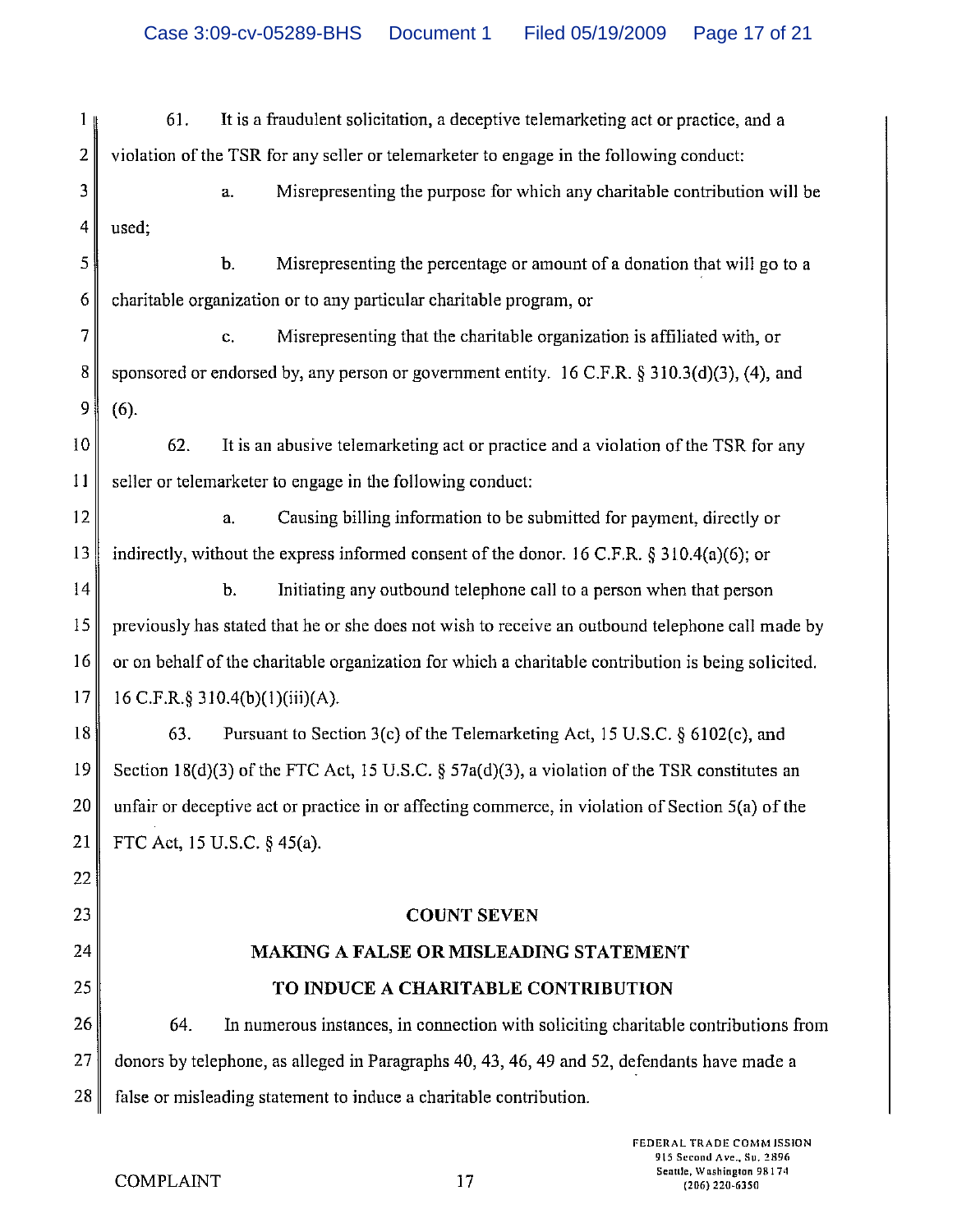1 65. Defendants' practice as alleged in Paragraph 64 is a deceptive telemarketing act 2 or practice that violates Section 310.3(a)(4) of the TSR, 16 C.F.R. § 310.3(a)(4). 3 4 5 6  $7$  66. COUNT EIGHT MISREPRESENTING THE PURPOSE FOR WHICH A CHARITABLE CONTRIBUTION WILL BE USED In numerous instances, in connection with soliciting charitable contributions from 8 donors by telephone, defendants have misrepresented, as alleged in Paragraphs 40, 43, and 52 9 above, the purpose for which a charitable contribution will be used. 10 67. Defendants' practice as alleged in Paragraph 66 is a deceptive telemarketing act 11 or practice that violates Section 310.3(d)(3) of the TSR, 16 C.F.R. § 310.3(d)(3). 12 13 14 15  $16$  68. COUNT NINE MISREPRESENTING THE PERCENTAGE OR AMOUNT GOING TO A CHARITABLE ORGANIZATION OR PROGRAM In numerous instances, in connection with soliciting charitable contributions from 17 donors by telephone, defendants have misrepresented the percentage or amount of the  $\|18\|$  contribution that will go to a charitable organization or a particular charitable program.  $19$  69. Defendants' practice as alleged in Paragraph 68 is a deceptive telemarketing act 20 or practice that violates Section 310.3(d)(4) of the TSR, 16 C.F.R. § 310.3(d)(4). 21 22 23 24  $25$  70. COUNT TEN MISREPRESENTING A CHARITABLE ORGANIZATION'S AFFILIATION WITH ANY GOVERNMENT ENTITY In numerous instances, in connection with soliciting charitable contributions from  $26 \parallel$  donors by telephone, defendants have misrepresented a charitable organization's affiliation with,  $27$  or endorsement or sponsorship by, any person or government entity. 28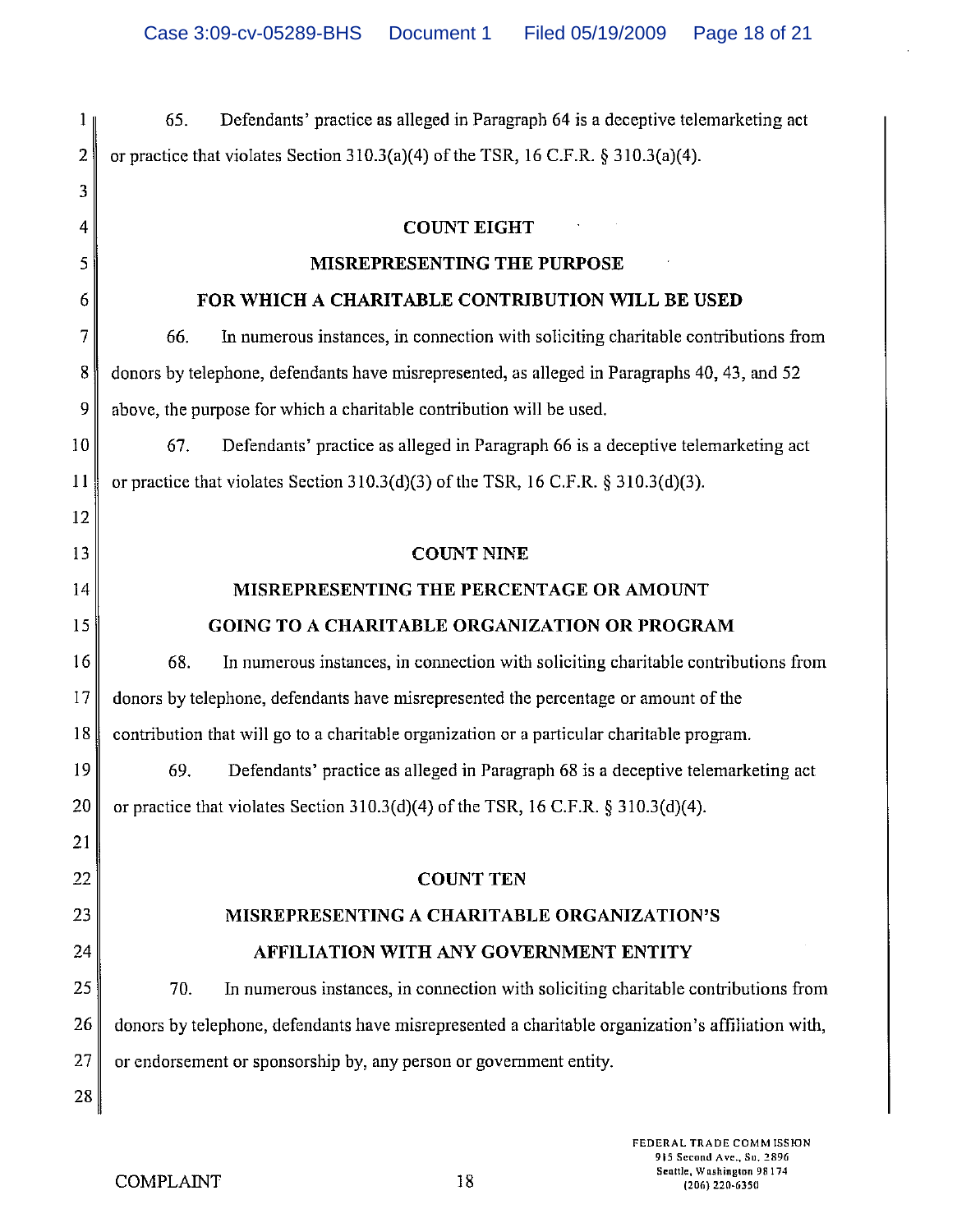| $\mathbf{1}$                           | Defendants' practice as alleged in Paragraph 70 is a deceptive telemarketing act<br>71.          |
|----------------------------------------|--------------------------------------------------------------------------------------------------|
| $\overline{2}$                         | or practice that violates Section $310.3(d)(6)$ of the TSR, 16 C.F.R. § 310.3(d)(6).             |
| 3                                      |                                                                                                  |
| 4                                      |                                                                                                  |
| 5                                      | <b>COUNT ELEVEN</b>                                                                              |
| 6                                      | SUBMITTING BILLING INFORMATION FOR PAYMENT                                                       |
| 7                                      | WITHOUT EXPRESS INFORMED CONSENT                                                                 |
| 8                                      | In numerous instances, in connection with soliciting charitable contributions from<br>72.        |
| 9                                      | donors by telephone, defendants have submitted billing information for payment without the       |
| 10                                     | express informed consent of the donors.                                                          |
| 11                                     | 73.<br>Defendants' practice as alleged in Paragraph 72 is an abusive telemarketing act or        |
| 12                                     | practice that violates Section 310.4(a)(6) of the TSR, 16 C.F.R. § 310.4(a)(6).                  |
| 13                                     |                                                                                                  |
| 14                                     | <b>COUNT TWELVE</b>                                                                              |
|                                        |                                                                                                  |
|                                        | <b>IGNORING ENTITY-SPECIFIC</b>                                                                  |
| 16                                     | DO NOT CALL REQUESTS                                                                             |
|                                        | 74.<br>In numerous instances, in connection with soliciting charitable contributions from        |
| 18                                     | donors by telephone, defendants have engaged in initiating outbound telephone calls to persons   |
|                                        | who had previously stated that they did not wish to receive calls made by or on behalf of the    |
|                                        | charitable organization for which a charitable contribution was being solicited.                 |
|                                        | 75.<br>Defendants' practice as alleged in Paragraph 74 is an abusive telemarketing act or        |
|                                        | practice that violates Section 310.4(b)(1)(iii)(A) of the TSR, 16 C.F.R. § 310.4(b)(1)(iii)(A).  |
| 15<br>17<br>19<br>20<br>21<br>22<br>23 |                                                                                                  |
| 24                                     | <b>INJURY TO THE PUBLIC INTEREST</b>                                                             |
| 25                                     | 76.<br>Consumers, charitable organizations, and the public interest have all suffered            |
| 26                                     | injury as a result of defendants' violations of Section 5(a) of the FTC Act and the TSR. In      |
| 27                                     | addition, defendants have been unjustly enriched as a result of their unlawful practices. Absent |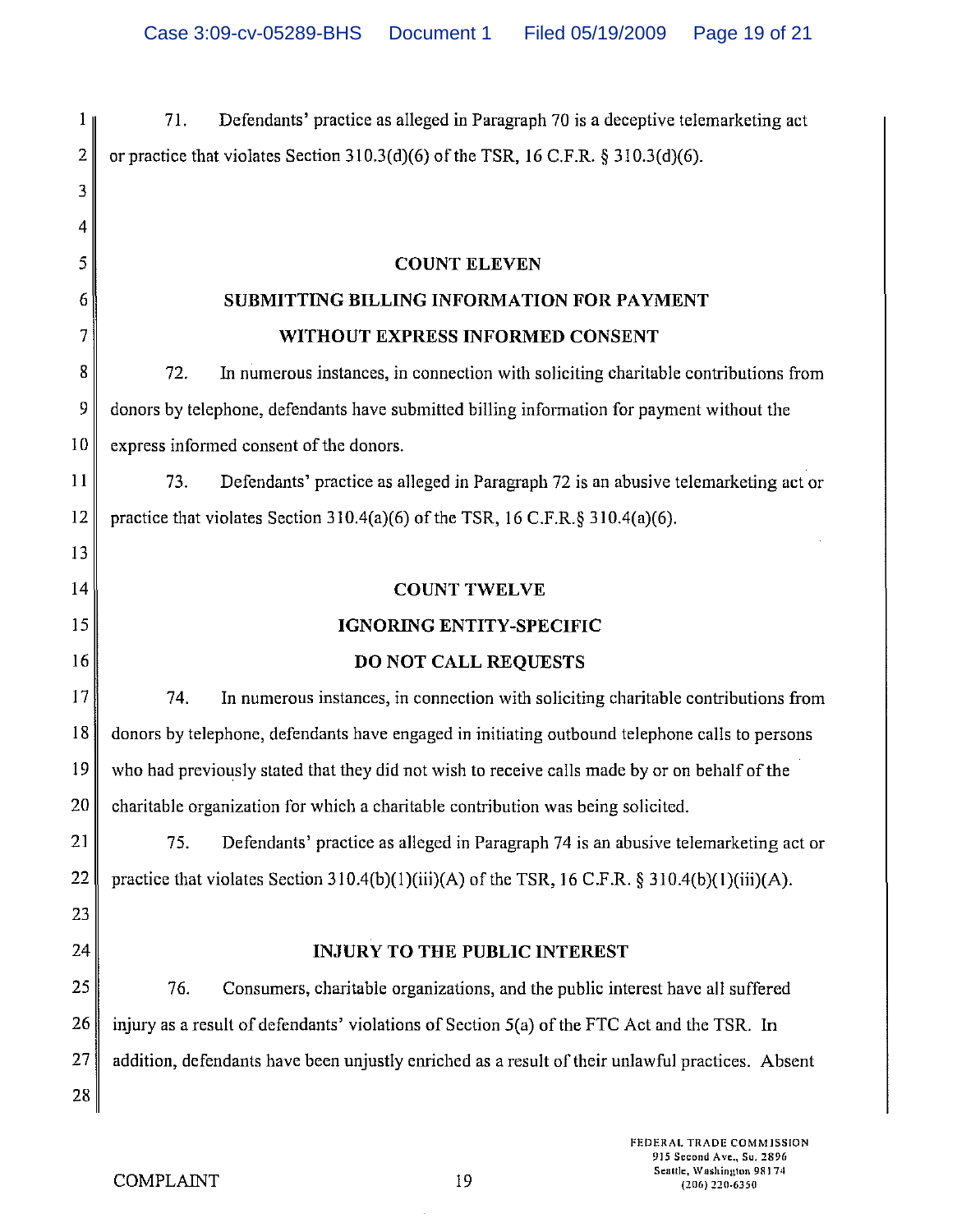$1 \text{ }\mu$  injunctive relief by this Court, defendants are likely to continue to injure consumers and 2 charitable organizations, reap unjust enrichment, and harm the public interest.

3 4

15

20

21

22

23

24

25

26

### **THIS COURT'S POWER TO GRANT RELIEF**

 $5$  77. Section 13(b) of the FTC Act, 15 U.S.C. § 53(b), empowers this Court to grant  $6 \parallel$  injunctive and such other relief as the Court may deem appropriate to halt and redress violations  $7\parallel$  of the FTC Act and the TSR. The Court, in the exercise of its equitable jurisdiction, may award 8 ancillary relief, including rescission of contracts and restitution, and the disgorgement of ill- $9 \parallel$  gotten monies, to prevent and remedy any violation of any provision of law enforced by the  $10$  FTC.

11 78. Section 19 of the FTC Act, 15 U.S.C. § 57b, and Section 6(b) of the 12 Telemarketing Act, 15 U.S.C. § 6105(b), authorize this Court to grant such relief as the Court 13 finds necessary to redress injury to consumers resulting from defendants' violations of the TSR, 14 including the rescission and reformation of contracts, and the refund of money.

16 **PRAYER FOR RELIEF** 

17 WHEREFORE, Plaintiff Federal Trade Commission, pursuant to Sections 13(b) and 19 18 of the FTC Act, 15 U.S.C. §§ 53(b) and 57b, and Section 6(b) of the Telemarketing Act, 15 19 U.S.C. § 6105(b), and the Court's own equitable powers, requests that the Court:

- (I) Enter a permanent injunction to prevent future violations of the FTC Act and the TSR by defendants;
- (2) Award such relief as the Court finds necessary to redress injury to consumers resulting from the defendants' violations of the FTC Act and the TSR, including but not limited to, rescission or reformation of contracts, restitution, the refund of monies paid, and the disgorgement of ill-gotten monies, except that the FTC seeks no money judgment against Defendant Marleau; and